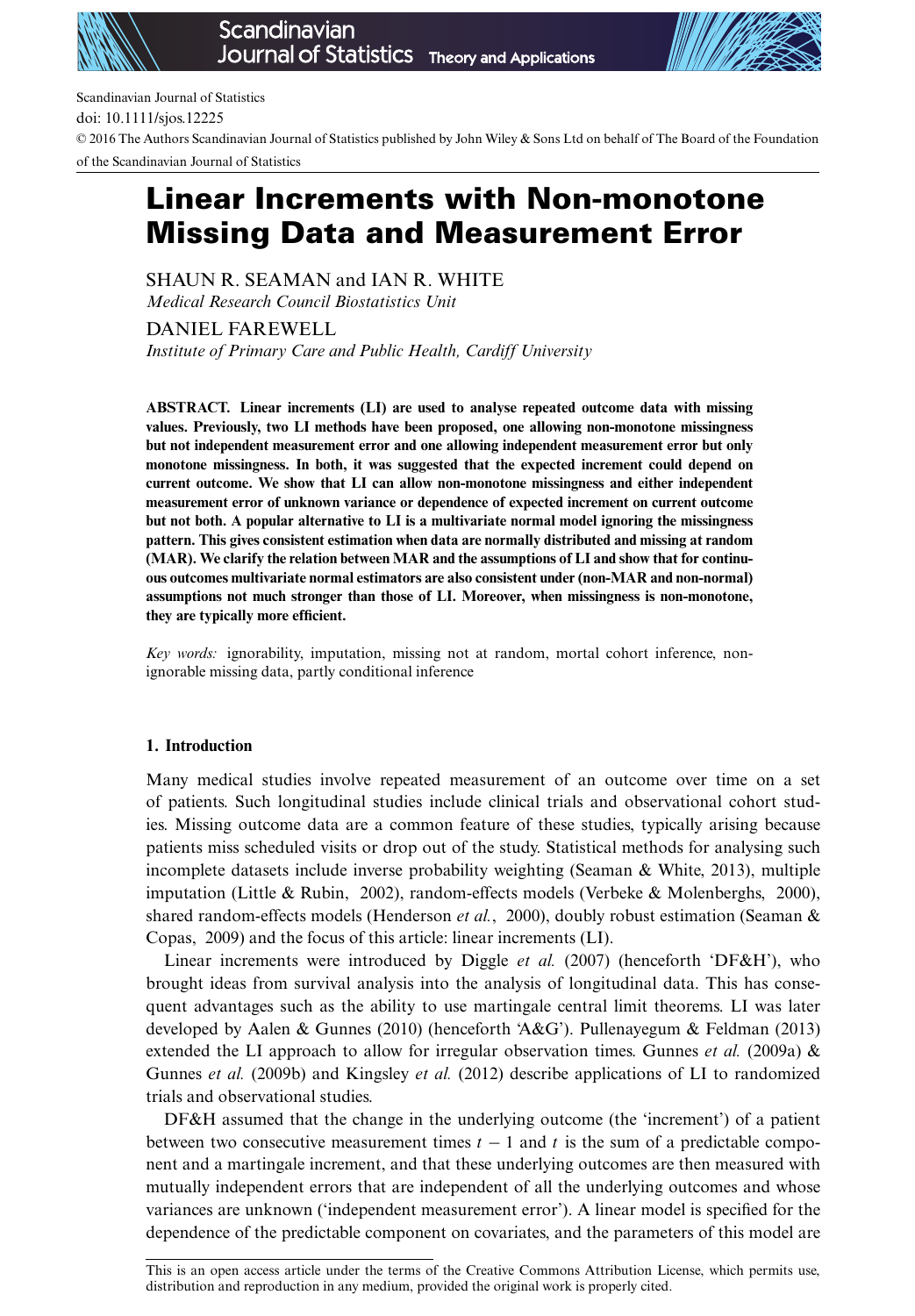estimated using a series of linear regressions. The expected outcome at each time  $t$  is then estimated by summing the predictable components up to time  $t$  and averaging over the individuals, a method known as estimating the compensator. DF&H's basic model assumes that the increment between times  $t - 1$  and t is independent of the underlying outcome at time  $t - 1$ . However, they suggested that this assumption could be weakened by including the measured outcome (or function thereof) at time  $t - 1$  as a covariate in the model for the predictable component of the increment. DF&H's method was limited to monotone missing data, that is, data where if a patient's outcome is missing at time  $t$  then it is also missing at all later times.

A&G allowed for multivariate outcomes and non-monotone missing data and explicitly modelled the increment between times  $t-1$  and t as a function of the outcome at time  $t-1$ . They also treated the special situation where some missing outcomes result from patients dying, and, as an alternative to estimating the compensator, introduced an imputation method (which we call 'LI-LS imputation'), which is particularly suitable when some patients die. Unlike DF&H's model, A&G's model does not explicitly allow for independent measurement error.

Many of the commonly used methods for handling missing data in longitudinal studies assume data are missing at random (MAR), that is, the probability an outcome is observed depends only on observed data (see [Seaman](#page-22-0) *et al.* (2013) for a formal definition). Among these methods is the multivariate normal (MVN) model fitted using maximum likelihood (Schafer, 1997). The LI approach was originally conceived as a computationally simple way to handle data that are missing not at random (MNAR), that is, where the probability an outcome is observed can depend on the unobserved data in a particular way. It involves the 'discretetime independent censoring (DTIC)' assumption that the expected increment between times  $t - 1$  and t given the underlying outcomes up to time  $t - 1$  and the missingness pattern in the increments up to time t does not depend on that missingness pattern. LI–LS imputation additionally requires another, stronger DTIC assumption and an 'independent return' assumption, that is, an assumption about the probability that a patient with missing outcome at time  $t$  will be observed again at a later time point. The relation between DTIC and MAR has not been investigated in depth.

In this article, we have several aims. In Section [2,](#page-1-0) we show how DF&H's LI model can be used with non-monotone missing data. We demonstrate that, contrary to DF&H's suggestion, this model cannot simultaneously allow for independent measurement error and dependence of the expected increment on the previous outcome. DF&H allowed for independent measurement error; A&G allowed for dependence on the previous outcome. In Section [3,](#page-5-0) we clarify the relation between the DTIC, MAR and independent return assumptions. In Section [4,](#page-7-0) we prove that under specific (MNAR) assumptions, which for a continuous outcome are not much stronger than those required by LI–LS imputation, fitting the MVN model ignoring the missingness mechanism gives consistent estimation. Section [5](#page-10-0) describes how the LI model can allow for dependence of the expected increment on outcomes prior to the previous one. In Section [6,](#page-11-0) we demonstrate using simulation studies that the MVN approach can be more efficient than estimating the compensator and LI–LS imputation when data are non-monotone missing. In Section [7,](#page-14-0) we identify that using imputation to treat the situation where some patients die requires an assumption not mentioned by A&G. Finally, Section [8](#page-17-0) describes an application of the various methods to data from the British household panel survey (BHPS).

# <span id="page-1-0"></span>**2. The linear increments method**

# *2.1. The LI model*

Let  $Y_{it}$  denotes a vector of length m representing an underlying outcome for individual i at time  $t$  ( $i = 1, ..., N; t = 1, ..., T$ ). The corresponding measured outcome is  $Y_{it} + e_{it}$ , where  $e_{it}$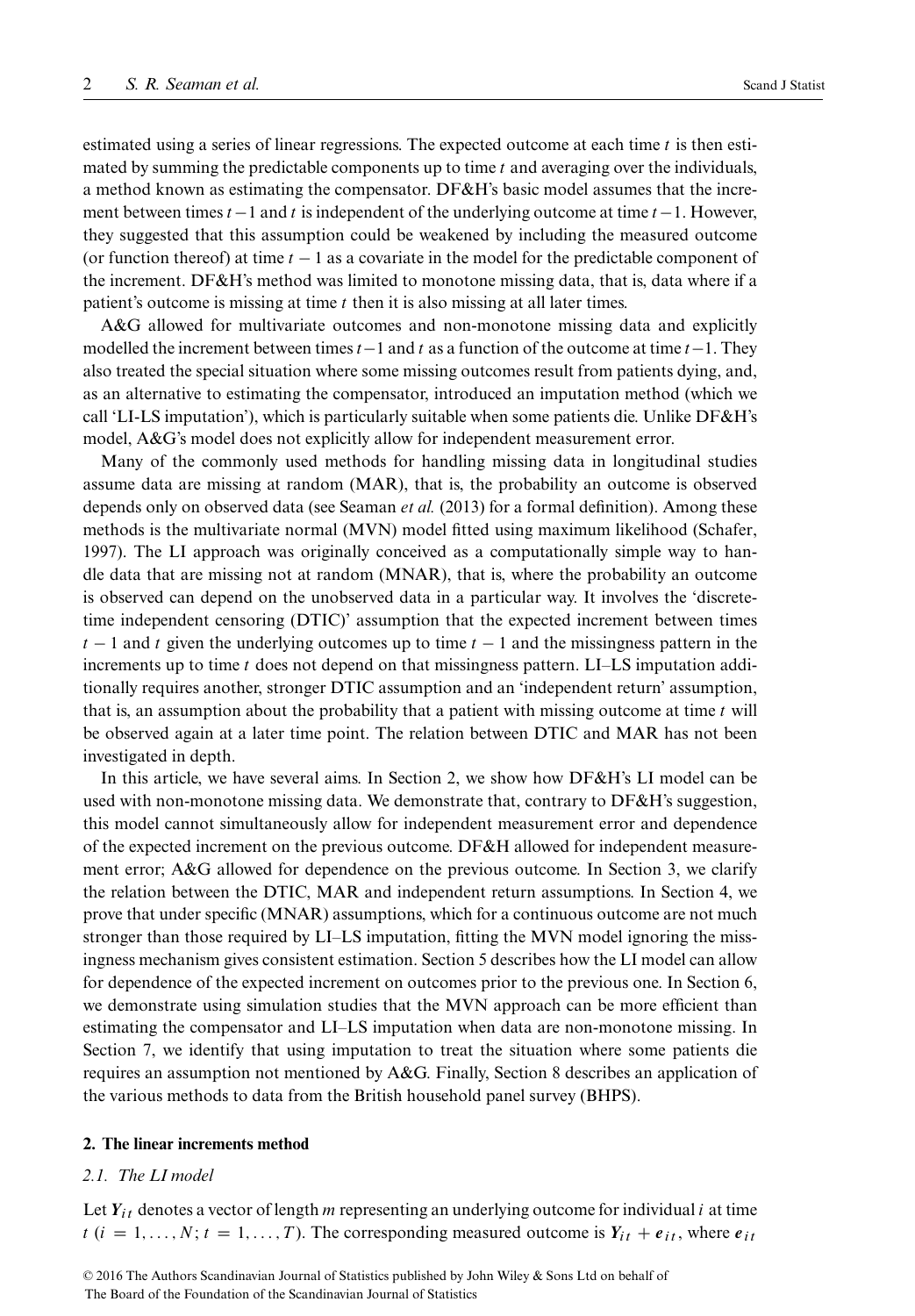is a measurement error. When the outcome is observed for individual i at time t, it is  $Y_{it} + e_{it}$ that is observed;  $Y_{it}$  itself is never observed (except when  $e_{it} = 0$ ). Let  $X_i$  be a vector of p fullyobserved baseline covariates for individual i. The change (or 'increment'),  $\Delta Y_{it} = Y_{it} - Y_{i,t-1}$ , in the underlying outcome between times  $t - 1$  and t is assumed to be related to the underlying outcome at time  $t - 1$  and the covariates by

<span id="page-2-0"></span>
$$
\Delta Y_{it} = \boldsymbol{\alpha}_t + (\boldsymbol{\beta}_t - \boldsymbol{I})^{\top} \boldsymbol{Y}_{i,t-1} + \boldsymbol{\gamma}_t^{\top} \boldsymbol{X}_i + \boldsymbol{\epsilon}_{it} \qquad (t = 2, \dots, T)
$$
 (1)

where  $\beta_t$  and  $\gamma_t$  are, respectively,  $m \times m$  and  $p \times m$  matrices of parameters, I is the identity matrix, and  $\epsilon_{it}$  is a random vector of length m satisfying  $E(\epsilon_{it} | \mathcal{F}_{i,t-1}) = \mathbf{0}$ , with  $\mathcal{F}_{it} =$  $\{X_i, Y_{i1}, \ldots, Y_{it}\}\$  denoting the history of individual i's covariates and underlying outcomes up to time t. We assume  $\epsilon_{it}$  and  $\epsilon_{it}$  have finite variance. An important special case of Equation [\(1\)](#page-2-0) is where  $\beta_t = I$ : then the expectation of  $\Delta Y_{it}$  does not depend on  $Y_{i,t-1}$ . Equation [\(1\)](#page-2-0) can be written equivalently as

<span id="page-2-2"></span>
$$
Y_{it} = \boldsymbol{\alpha}_t + \boldsymbol{\beta}_t^\top \boldsymbol{Y}_{i,t-1} + \boldsymbol{\gamma}_t^\top \boldsymbol{X}_i + \boldsymbol{\epsilon}_{it} \qquad (t = 2, \dots, T). \tag{2}
$$

Like DF&H, we assume that the measurement error process { $e_{it}$  :  $t = 1, \ldots, T$ } is independent of all other processes (i.e.  $e_{i1},\ldots,e_{iT}$  are independent of  $X_i, Y_{i1}, \epsilon_{i2},\ldots,\epsilon_{iT}$ ), that  $e_{it}$  is independent of  $e_{is}$  for all  $t \neq s$ , and that  $E(e_{it}) = 0$ . The underlying outcome processes, measurement error processes and missingness processes (described in Section [2.2\)](#page-2-1) of different individuals are assumed independent (given  $X_i$ ,  $Y_{i1}$ ).

Some elements of  $\beta_t$  and/or  $\gamma_t$  may be constrained. For example, if baseline outcome  $Y_{i1} + e_{i1}$  is included in  $X_i$ , then  $\beta_2$  can be constrained to equal I for identifiability. In much of this article, we shall consider two special cases of Equation [\(2\)](#page-2-2). The first, which we call the case of 'no independent measurement error' (or just 'no measurement error') is where  $e_{it} = 0$  $\forall i, t$ . Strictly speaking, we mean by 'no measurement error' that there are no mutually independent measurement errors that are independent of  $X_i$ ,  $Y_{i1}$ ,  $\epsilon_{i2}$ , ...,  $\epsilon_{iT}$  and whose variance is unknown (see Section [9](#page-19-0) for case of known variance). The second case is where  $\beta_t = I \,\forall t$ .

#### <span id="page-2-1"></span>*2.2. Missing data*

Let  $R_{0, it} = 1$  if  $Y_{it} + e_{it}$  is observed and  $R_{0, it} = 0$  if  $Y_{it} + e_{it}$  is missing. Let  $R_{it} = 1$ if  $R_{0,i} = R_{0,i} = 1$  and  $R_{it} = 0$  otherwise. Hence,  $R_{it}$  indicates whether the measured increment  $(Y_{it} + e_{it}) - (Y_{i,t-1} + e_{i,t-1})$  is observed, and  $R_{it} = 1$  implies  $R_{0,it} = 1$ . Let  $R_{0,it} = (R_{0,i1},...,R_{0,it})^\top$  and  $R_{it} = (R_{i1},...,R_{it})^\top$  denote missingness histories up to and including time t. We assume  $R_{0,i1} = 1 \forall i$ . The assumption that the measurement error process is independent of all other processes means that  $R_{0,i1},\ldots,R_{0,iT}$  are independent of  $e_{i1},\ldots,e_{iT}$ . We say that the 'data are monotone missing' if  $P(R_{0,i}t+1 = 1 | R_{0,i} = 0) = 0$ for all *i* (i.e. we mean that the data-generating mechanism always generates monotone missing data). Let  $G_{it}$  denote the vector consisting of  $X_i$  and those elements of  $Y_{i1},...,Y_{it}$  whose corresponding elements of  $R_{0,i}$  equal one. So,  $G_{it}$  consists of the baseline covariates and the underlying outcomes at the times at which the measured (with error) outcome is observed. For example, if  $\mathcal{R}_{0,i4} = (1, 1, 0, 1)^\top$ , then  $G_{i4} = (Y_{i1}^\top, Y_{i2}^\top, Y_{i4}^\top, X_i^\top)^\top$ . Henceforth, we omit the  $i$  index, unless doing so causes ambiguity.

DF&H define DTIC as  $E(\Delta Y_t | \mathcal{F}_{t-1}, e_1, \ldots, e_{t-1}, \mathcal{R}_t) = E(\Delta Y_t | \mathcal{F}_{t-1}, e_1, \ldots, e_{t-1})$ for all t. Because it is assumed that the measurement error process is independent of all other processes, this definition reduces to

<span id="page-2-3"></span>
$$
E(\Delta Y_t \mid \mathcal{F}_{t-1}, \mathcal{R}_t) = E(\Delta Y_t \mid \mathcal{F}_{t-1}) \ \forall t. \tag{3}
$$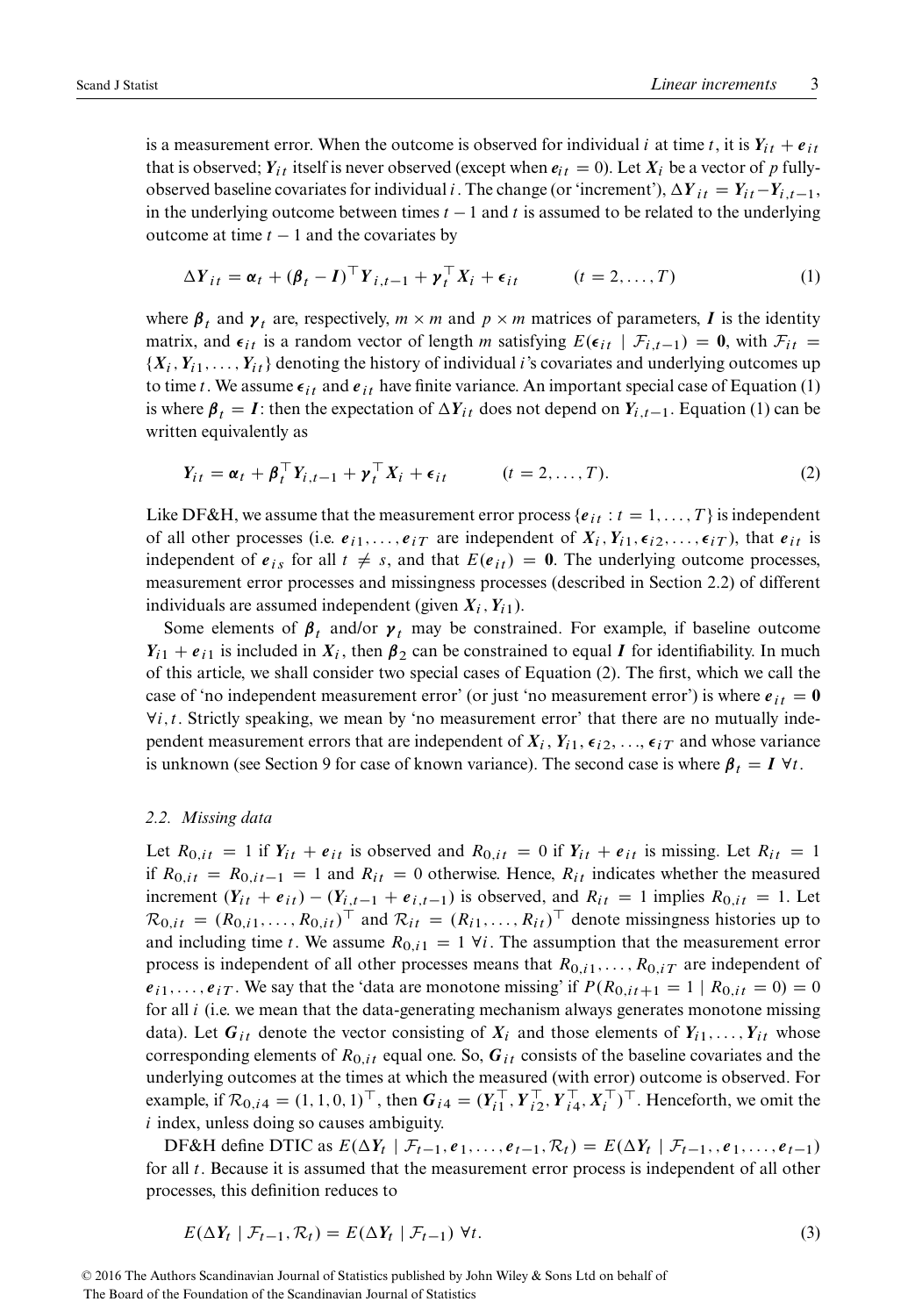Note that Equation [\(3\)](#page-2-3) can be equivalently written as  $E(Y_t | \mathcal{F}_{t-1}, \mathcal{R}_t) = E(Y_t | \mathcal{F}_{t-1}) \forall t$ . We discuss the relation between DTIC and MAR in Section [3.](#page-5-0) A&G give two versions of DTIC: Equation [\(3\)](#page-2-3) and

<span id="page-3-0"></span>
$$
E(Y_t \mid \mathcal{F}_{t-1}, \mathcal{R}_{0,t}) = E(Y_t \mid \mathcal{F}_{t-1}) \ \forall t. \tag{4}
$$

For convenience, we call [\(3\)](#page-2-3) and [\(4\)](#page-3-0) 'weak DTIC' and 'strong DTIC', respectively. A&G point out that strong DTIC implies weak DTIC, and that when data are monotone missing, weak DTIC implies strong DTIC (i.e. they are equivalent).

#### <span id="page-3-4"></span>*2.3. Parameter estimation*

Consider the model

<span id="page-3-1"></span>
$$
E(Y_t + e_t) = \alpha_t^{\mathrm{ls}} + (\beta_t^{\mathrm{ls}})^{\top} (Y_{t-1} + e_{t-1}) + (\gamma_t^{\mathrm{ls}})^{\top} X. \tag{5}
$$

In general,  $\alpha_t^{ls}$ ,  $\beta_t^{ls}$  and  $\gamma_t^{ls}$  differ from the parameters of interest  $\alpha_t$ ,  $\beta_t$  and  $\gamma_t$  in Equation [\(2\)](#page-2-2). The former relates *measured* outcomes, the latter *underlying* outcomes. Let  $\hat{\alpha}_t^{\text{ls}}$ ,  $\hat{\beta}_t^{\text{ls}}$  and  $\hat{\gamma}_t^{\text{ls}}$ denote the least-squares estimators of  $\alpha_t^{ls}$ ,  $\beta_t^{ls}$  and  $\gamma_t^{ls}$  obtained by fitting model [\(5\)](#page-3-1) to the set of patients with  $R_t = 1$ . DF&H offered a proof (Section 4.2) that  $\hat{\alpha}_t^{ls}$ ,  $\hat{\beta}_t^{ls}$  and  $\hat{\gamma}_t^{ls}$  are unbiased consistent estimators of  $\alpha_t$ ,  $\beta_t$  and  $\gamma_t$  in Equation [\(2\)](#page-2-2) when weak DTIC holds, data are monotone missing and  $m = 1$ . However, this proof implicitly assumes that either (i)  $\beta_t = 1$  and  $\hat{\beta}_t^{\text{ls}}$  is fixed at 1 before calculating the least-squares estimator of  $(\alpha_t^{\text{ls}}, \gamma_t^{\text{ls}})$ , or (ii)  $E\{(Y_{t-1} + e_{t-1})e_{t-1}\} = 0$ . Because (ii) is not true unless  $Var(e_{t-1}) = 0$ , this proof is not valid unless either (i) the expectation of the increment  $\Delta Y_{it}$  does not depend on  $Y_{t-1}$  (i.e.  $\beta_t = 1$ ) and  $\hat{\beta}_t^{\text{ls}}$  is fixed at the true value of  $\beta_t$  or (ii) there is no measurement error. This lack of validity is demonstrated by Example [1](#page-3-2) later. A&G also proved that  $\hat{\alpha}_t^{\rm ls}, \hat{\beta}_t^{\rm ls}$  and  $\hat{\gamma}_t^{\rm ls}$  are unbiased estimators of  $\alpha_t$ ,  $\beta_t$  and  $\gamma_t$  when weak DTIC holds and there is no measurement error. Their proof allows  $m>1$  and data to be non-monotone missing.

The following theorem and corollary show that if weak DTIC holds and  $\hat{{\pmb \beta}}_t^{\rm ls}$  is fixed at the true value of  $\beta_t$ , then  $(\hat{\alpha}_t^{ls}, \hat{\gamma}_t^{ls})$  is an unbiased consistent estimator of  $(\alpha_t, \gamma_t)$  even if missingness is non-monotone and/or there is measurement error. As explained later, this theorem is of most practical interest when the true value of  $\beta_t$  is I. The theorem is followed by an example which illustrates that the least-squares estimators may be neither unbiased nor consistent estimators of the parameters of interest when there is measurement error unless  $\hat{\beta}_t^{\text{ls}}$  is fixed at the true value of  $\beta_t$ .

<span id="page-3-3"></span>**Theorem 1.** *If the increments model of Equation [\(2\)](#page-2-2) and the weak DTIC assumption of Equation [\(3\)](#page-2-3)* hold and  $\hat{\beta}_t^{ls}$  is fixed at the true value of  $\beta_t$ , then  $E\{(\hat{\alpha}_t^{ls}, \hat{\gamma}_t^{ls})\} = (\alpha_t, \gamma_t)$  and  $(\hat{\boldsymbol{\alpha}}_t^{ls}, \hat{\boldsymbol{\gamma}}_t^{ls}) \rightarrow (\boldsymbol{\alpha}_t, \boldsymbol{\gamma}_t) \text{ as } N \rightarrow \infty.$ 

Proofs of theorems are given in Appendix S1.

<span id="page-3-2"></span>*Example 1.*  $m = 1, T = 2, Y_1 \sim \text{Normal}(0, 1), e_1 \sim \text{Normal}(0, 1), e_2 = 0$  and  $Y_2 = Y_1$ . Note that this is a special case of Equation [\(2\)](#page-2-2) in which  $\alpha_2 = \epsilon_2 = 0$ ,  $\beta_2 = 1$ , and there is no covariate X. It can be shown that  $\alpha_2^{\rm ls} = 0$  and  $\beta_2^{\rm ls} = 0.5$ . Thus, even if there are no missing data,  $\hat{\alpha}_2^{\text{ls}}$  and  $\hat{\beta}_2^{\text{ls}}$  are not unbiased or consistent estimators of  $\alpha_2$  and  $\beta_2$ . Moreover, when there is missing data, they may not even be unbiased or consistent estimators of  $\alpha_2^{\text{ls}}$  and  $\beta_2^{\text{ls}}$ . For example, suppose that  $R_{02} = 1$  if and only if  $Y_1 \ge 0$ . It can be shown that if  $Y_2 + e_2 = Y_2$  is regressed on  $Y_1 + e_1$  using only those individuals with  $R_{02} = 1$ , then  $\hat{\alpha}_2^{\text{ls}}$  and  $\hat{\beta}_2^{\text{ls}}$  converge to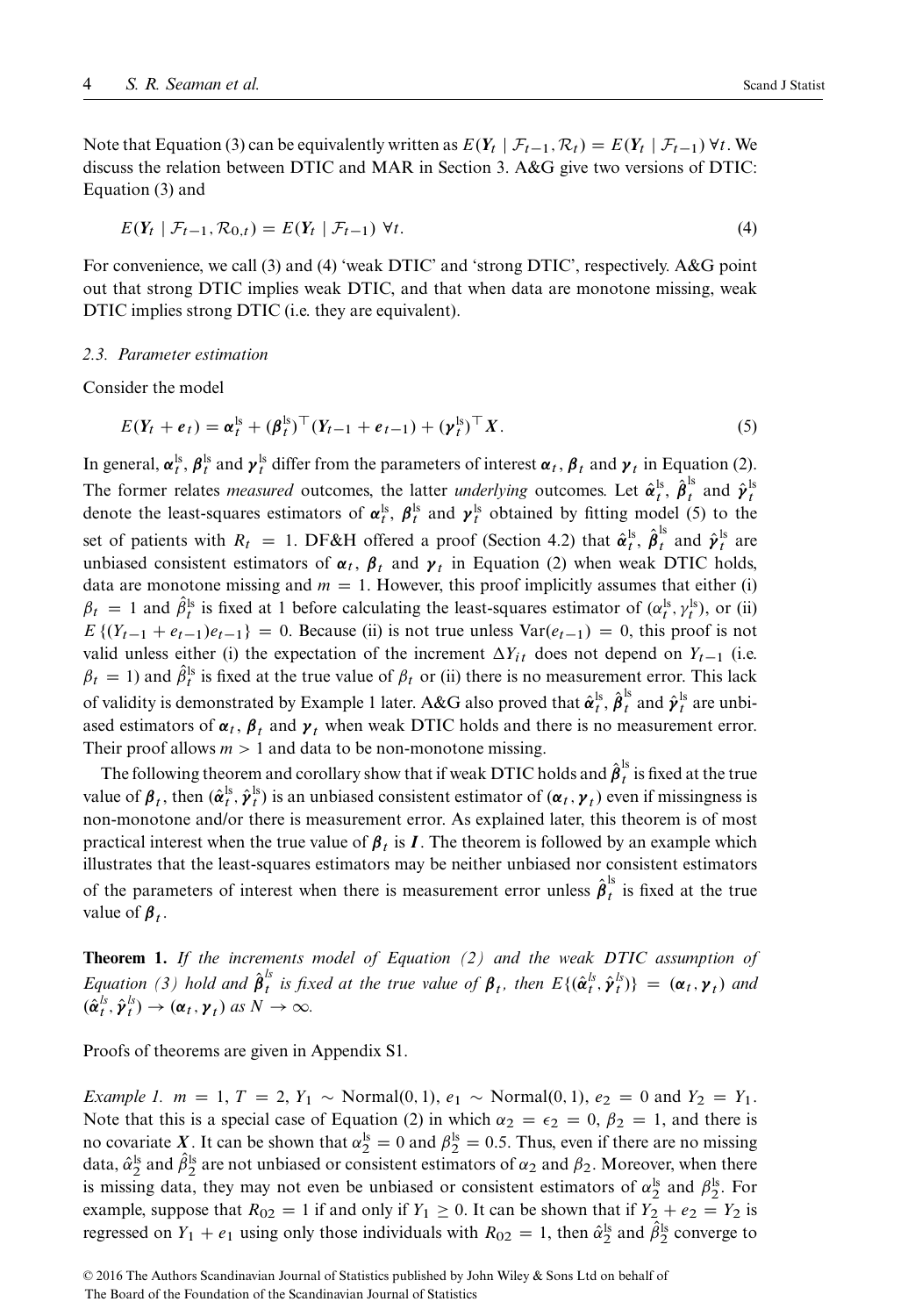0.585 and 0.267, respectively, as  $N \to \infty$ . Hence,  $\hat{\beta}_2^{\text{ls}}$  is a consistent estimator neither of  $\beta_2 = 1$ nor of  $\beta_2^{ls} = 0.5$ . Note that if  $\beta_2^{ls}$  is fixed at  $\beta_2 = 1$  $\beta_2 = 1$ , then Theorem 1 implies that  $\hat{\alpha}_2^{ls}$  converges to  $\alpha_2 = 0$ .

In conclusion, the least-squares estimators are unbiased for the parameters of the LI model if weak DTIC holds and either (i)  $\hat{\pmb{\beta}}^{\rm ls}_t$  is fixed at the true value of  $\pmb{\beta}_t$  , or (ii) there is no measurement error. Otherwise, they may not be. Henceforth, the only value at which we consider fixing  $\hat{\beta}_t^{\text{ls}}$  is **I**. This is the case of most practical interest: one could fix  $\hat{\beta}_t^{\text{ls}} = I$  if one believed that expected increment  $E(\Delta Y_t | \mathcal{F}_{t-1})$  did not depend on  $Y_{t-1}$  (i.e.  $\beta_t = I$ ). Otherwise, one could treat  $\beta_t$ as unknown and estimate it. It seems unlikely one would wish to fix  $\beta_t$ , at a value other than I.

#### *2.4. Estimating the compensator*

From Equation [\(2\)](#page-2-2),  $E(Y_t | X, Y_1) = \alpha_t + \beta_t^T E(Y_{t-1} | X, Y_1) + \gamma_t^T X$ , and so

<span id="page-4-0"></span>
$$
E(Y_t | X, Y_1) = \boldsymbol{\alpha}_t + \boldsymbol{\gamma}_t^{\top} X + \left\{ \sum_{j=2}^{t-1} \left( \prod_{k=j+1}^t \boldsymbol{\beta}_k^{\top} \right) (\boldsymbol{\alpha}_j + \boldsymbol{\gamma}_j^{\top} X) \right\} + \prod_{j=2}^t \boldsymbol{\beta}_j^{\top} Y_1 \qquad (6)
$$

where  $\prod_{j=a}^{b} \beta_j^{\top}$  means  $\beta_b^{\top} \beta_{b-1}^{\top} \dots \beta_a^{\top}$ . Thus,  $E(Y_{it} | X_i, Y_{i1})$  can be estimated for each individual *i* in the dataset by replacing  $\alpha_t$ ,  $\beta_t$  and  $\gamma_t$  in Equation [\(6\)](#page-4-0) with  $\hat{\alpha}_t^{\text{ls}}$ ,  $\hat{\beta}_t^{\text{ls}}$  and  $\hat{\gamma}_t^{\text{ls}}$ . Denote this estimate as  $Y_{it}^{\text{cpr}}$ . This is the estimating the compensator method. The overall mean  $E(Y_t)$ can then be estimated as  $N^{-1} \sum_{i=1}^{N} Y_{it}^{\text{cpr}}$ . If  $(\hat{\alpha}_t^{\text{ls}}, \hat{\beta}_t^{\text{ls}}, \hat{\gamma}_t^{\text{ls}})$  is an unbiased consistent estimator of  $(\alpha_t, \beta_t, \gamma_t)$ , then this estimate of  $E(Y_t)$  will also be unbiased and consistent.

Returning to Example [1,](#page-3-2) if  $\hat{\alpha}_2^{\text{ls}} = 0.585$  and  $\hat{\beta}_2^{\text{ls}} = 0.267$  are used in Equation [\(6\)](#page-4-0), then  $E(Y_2)$ is calculated to equal  $\hat{\alpha}_2^{\text{ls}} = 0.585$ , whereas its true value is zero.

# <span id="page-4-3"></span>*2.5. LI–LS imputation*

A&G propose an alternative to estimating the compensator when there is no measurement error. We call this method 'LI-LS imputation', because it is based on the LI model of Equation [\(2\)](#page-2-2) and the least-squares (LS) estimators  $\hat{\alpha}_t^{ls}$ ,  $\hat{\beta}_t^{ls}$ ,  $\hat{\gamma}_t^{ls}$  of  $\alpha_t$ ,  $\beta_t$  and  $\gamma_t$ . (Later, we shall introduce other LI imputation methods that differ from LI-LS imputation only in that they use alternative estimators of  $\alpha_t$ ,  $\beta_t$  and  $\gamma_t$ .) LI–LS imputation uses an actual outcome when it is observed and imputes a missing outcome as the most recently observed outcome updated by the expected increments. That is, letting  $Y_t^{\text{est}}$  denotes the value of  $Y_t$  in the imputed dataset, we have  $Y_t^{\text{est}} = Y_t$  if  $R_{0t} = 1$  and  $Y_t^{\text{est}} = \hat{\boldsymbol{\alpha}}_t^{\text{ls}} + (\hat{\boldsymbol{\beta}}_t^{\text{ls}})^{\top} Y_{t-1}^{\text{est}} + (\hat{\boldsymbol{\gamma}}_t^{\text{ls}})^{\top} X$  if  $R_{0t} = 0$ .

A&G show that if Equation [\(2\)](#page-2-2) holds, there is no measurement error, strong DTIC holds and

<span id="page-4-1"></span>
$$
E\{R_{0,t}(Y_{t-1}^{\text{est}} - Y_{t-1}) \mid X, Y_1\} = \mathbf{0}
$$
\n(7)

then  $E(Y_t^{\text{est}} | Y_1, X) = E(Y_t | Y_1, X)$ . It follows that  $N^{-1} \sum_{i=1}^{N} Y_{it}^{\text{est}}$  is an unbiased estimator of  $E(Y_t)$  and that if a linear regression model for Y with any or all of X and t as covariates is fitted to the imputed dataset  $\{Y_{it}^{\text{est}} : i = 1, ..., N; t = 1, ..., T\}$  using least squares, then the parameter estimators of this model are consistent.

The following theorem shows that LI–LS imputation can also be used when there is measurement error, provided that  $\beta_t = I$  and  $\hat{\beta}_t^{\text{ls}}$  is fixed at  $I$ .

<span id="page-4-2"></span>**Theorem 2.** *Suppose that the increments model of Equation [\(2\)](#page-2-2), the strong DTIC assumption of Equation [\(4\)](#page-3-0) and Equation [\(7\)](#page-4-1) hold, that*  $\beta_t = I$ *, and that*  $\hat{\beta}_t^{ls}$  *is fixed at*  $I$ *. Then,*  $E(Y_t^{est} \mid$  $Y_1, X$  =  $E(Y_t | Y_1, X)$ *.*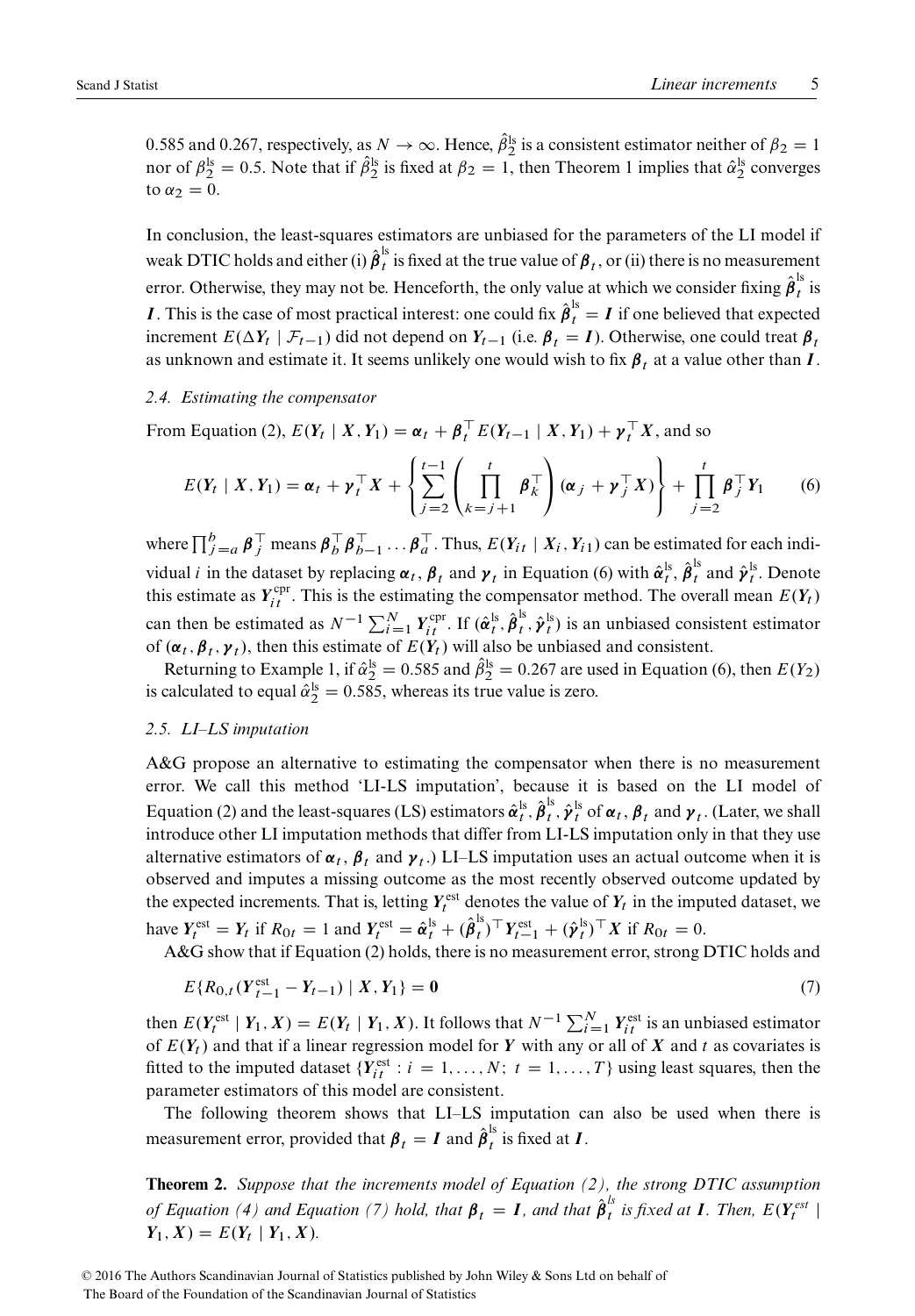**Corollary.** If the conditions of Theorem [2](#page-4-2) are satisfied, then (i)  $N^{-1} \sum_{i=1}^{N} Y_{it}^{\text{est}}$  is an unbiased estimator of  $E(Y_t)$  and (ii) if a linear regression model for Y with any or all of X and t as covariates is fitted to the imputed dataset using least squares, the parameter estimators are asymptotically unbiased.

Returning to Example [1,](#page-3-2) it can be shown that  $N^{-1} \sum_{i=1}^{N} Y_{i2}^{\text{est}}$  tends to 0.585 as  $N \to \infty$ , and so is an inconsistent estimator of  $E(Y_2) = 0$ .

A&G say that Equation [\(7\)](#page-4-1) will hold if

<span id="page-5-1"></span>
$$
P(R_{0,t} = 1 | \mathcal{R}_{0,k-1}, R_{0,k} = 1, R_{0,k+1} = R_{0,k+2} = \dots = R_{0,t-1} = 0, X, Y_k, Y_{k+1}, \dots, Y_t)
$$
  
=  $P(R_{0,t} = 1 | \mathcal{R}_{0,k-1}, R_{0,k} = 1, R_{0,k+1} = R_{0,k+2} = \dots = R_{0,t-1} = 0, X, Y_k)$  (8)

for all  $k \le t - 2$ , and imply that it is unlikely to hold otherwise. Equation [\(8\)](#page-5-1) can be interpreted as meaning that the conditional probability of return at time  $t$  given dropout immediately after time k, no return between times k and t, the baseline covariates  $X$ , the most recently observed outcome  $Y_k$  and subsequent outcomes does not depend on these subsequent outcomes (or, more informally, as 'return after a dropout is independent of outcomes occurring since that dropout'). We shall call Equation [\(8\)](#page-5-1) the 'independent return' assumption.

# <span id="page-5-4"></span>*2.6. Estimating the compensator versus LI–LS imputation*

A&G do not discuss the relative advantages and disadvantages of the two methods in detail but do say that LI–LS imputation can be used to give mortal-cohort inference (as well as immortalcohort inference), whereas estimating the compensator gives immortal-cohort inference only. We postpone consideration of mortal-cohort inference until Section [7.](#page-14-0) The advantage of estimating the compensator is that it relies on fewer assumptions than LI–LS imputation. Notably, it does not make assumptions about the probability of return after dropout. The disadvantages are that it may be less efficient and less robust to violation of those assumptions than LI–LS imputation. LI–LS imputation may be more efficient because, unlike estimating the compensator, it uses  $Y_t + e_t$  values with  $R_{0,t} = 1$  but  $R_{0,t-1} = 0$  (so that  $R_t = 0$ ). It may be more robust to violation of the weak DTIC assumption because it relies on DTIC only to impute missing values. For example, if  $Y_3 + e_3$  is fully observed and  $Y_2 + e_2$  is missing whenever  $Y_2 < 0$ , then the estimate of  $E(Y_3)$  from LI-LS imputation will be unbiased, whereas that from estimating the compensator will be biased. Note that when data are monotone missing, the two estimators  $N^{-1} \sum_{i=1}^{N} Y_{it}^{\text{cpr}}$  and  $N^{-1} \sum_{i=1}^{N} Y_{it}^{\text{est}}$  of  $E(Y_t)$  are equal [\(Aalen & Gunnes, 2010\)](#page-21-0).

## <span id="page-5-0"></span>**3. Relation between missingness assumptions**

In this section, we consider the relation between DTIC and MAR and then the implications for the dropout and return processes of assuming DTIC.

Weak and strong DTIC are assumptions only about expectations. MAR, on the other hand, is an assumption about whole distributions. A slightly stronger assumption than strong DTIC, which is about whole distributions, is

<span id="page-5-2"></span>
$$
f(Y_t \mid \mathcal{F}_{t-1}, \mathcal{R}_{0,t}) = f(Y_t \mid \mathcal{F}_{t-1}) \ \forall t. \tag{9}
$$

We call Equation [\(9\)](#page-5-2) 'dDTIC' ('DTIC' in distribution'). In practice, it seems likely that in most cases when strong DTIC holds, dDTIC will also hold. dDTIC can be written equivalently as

<span id="page-5-3"></span>
$$
P(R_{0,t} = 1 | R_{0,t-1}, \mathcal{F}_T) = P(R_{0,t} = 1 | R_{0,t-1}, \mathcal{F}_{t-1}) \quad \forall t.
$$
 (10)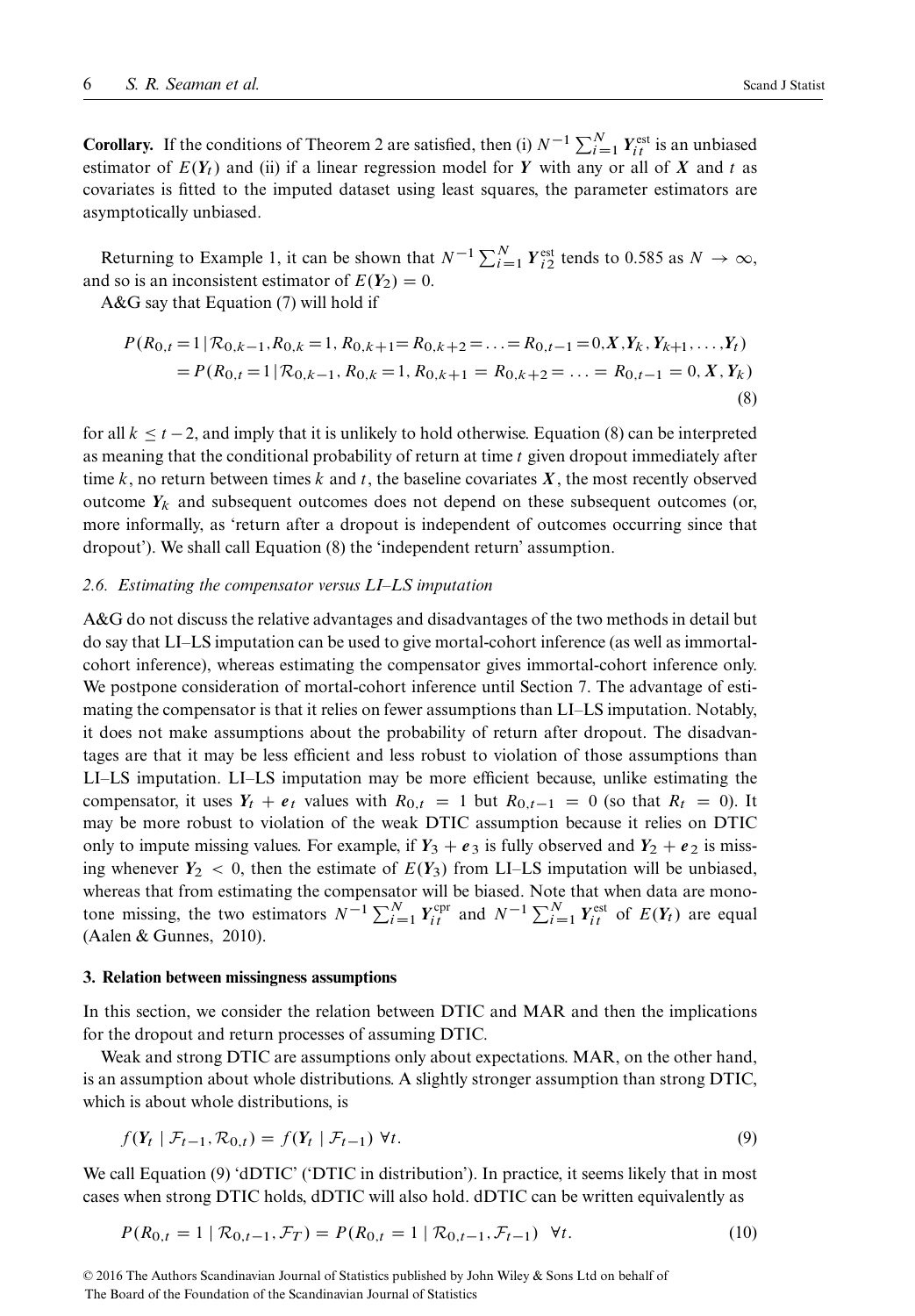(see Appendix S2). Thus, the hazards of dropout and return are not allowed to depend on future underlying outcomes.

Missing at random means that the probability the outcome is missing at time  $t$  can depend on covariates  $X$  and observed outcomes, including future observed outcomes, but not on missing outcomes (i.e. those at times t where  $R_{0t} = 0$ ). When there is measurement error, missingness depends on the outcomes observed with measurement error, not on the underlying outcomes. Conversely, the dDTIC assumption, combined with the assumed independence of the measurement error and missingness processes, allows the probability of missingness to depend on *all* past underlying outcomes (including those at times t where  $R_{0t} = 0$ ) but not on future underlying outcomes or the outcomes measured with error. When data are monotone missing and there is no measurement error, dDTIC is equivalent to MAR (and also to 'sequential MAR' — Hogan *et al*. [\(2004\)](#page-21-1); Diggle *et al*. [\(2007\)](#page-21-2)).

A simple example illustrates that estimating the compensator can give inconsistent estimation when there is measurement error and dropout depends on it. Suppose that  $m = 1$  and  $T = 2$ , that  $Y_1 = Y_2 = 0$ , that  $e_1$  and  $e_2$  are independently distributed Normal $(0, 1)$ , that there are no baseline covariates X, that  $R_{02} = 1$  if and only if  $Y_1 + e_1 > 0$ , and that  $\hat{\beta}_2^{\text{ls}}$  is constrained to equal 1. Whereas  $\alpha_2 = 0$ , the least-squares estimator  $\hat{\alpha}_2^{\text{ls}}$  has negative expectation. Note that these data are MAR.

The following example illustrates that dDTIC and independent return can hold without MAR holding. In this example, the probability that an individual drops out at time  $t = 4$ depends on the outcome at  $t = 2$ , which may be missing.

<span id="page-6-2"></span>*Example 2.*  $m = 1$  and  $T = 4$ ,  $\alpha_t = 0$  and  $\beta_t = 1$  for all t, there is no covariate X or measurement error,  $P(R_{02} = 1 | Y_1, Y_2, Y_3, Y_4) = 0.5$ ,  $R_{03} = 1$  always, and  $R_{04} = 1$  if and only if  $Y_2 > 0$ .

If, in addition to Equation [\(10\)](#page-5-3), it is assumed that

<span id="page-6-0"></span>
$$
P(R_{0,t} = 1 | \mathcal{R}_{0,k-1}, R_{0,k} = 1, R_{0,k+1} = \dots = R_{0,t-1} = 0, \mathcal{F}_{t-1})
$$
  
=  $P(R_{0,t} = 1 | \mathcal{R}_{0,k-1}, R_{0,k} = 1, R_{0,k+1} = \dots = R_{0,t-1} = 0, \mathcal{F}_k)$   $\forall k$  (11)

then the hazard of return after dropout cannot depend on any of the underlying outcomes after the most recent dropout. The following theorem shows that Equation [\(11\)](#page-6-0) is sufficient but not necessary for independent return to hold.

<span id="page-6-1"></span>**Theorem 3.** Let  $B_k$  and  $C_k$  be subvectors of  $(X^{\perp}, Y_1^{\perp}, \ldots, Y_k^{\perp})^{\perp}$  such that both contain  $(X^{\perp}, Y^{\perp}_k)$  and  $C_k$  is a subvector of  $B_k$ . If the increments model of Equation [\(2\)](#page-2-2) and the *dDTIC assumption of Equation [\(9\)](#page-5-2) hold, then*

$$
P(R_{0,t} = 1 | R_{0,k-1}, R_{0,k} = 1, R_{0,k+1} = \dots = R_{0,t-1} = 0, \mathbf{B}_k, Y_{k+1}, \dots, Y_T)
$$
  
=  $P(R_{0,t} = 1 | R_{0,k-1}, R_{0,k} = 1, R_{0,k+1} = \dots = R_{0,t-1} = 0, \mathbf{B}_k),$ 

*implies*

$$
P(R_{0,t} = 1 | \mathcal{R}_{0,k-1}, R_{0,k} = 1, R_{0,k+1} = \dots = R_{0,t-1} = 0, \mathcal{C}_k, Y_{k+1}, \dots, Y_T)
$$
  
=  $P(R_{0,t} = 1 | \mathcal{R}_{0,k-1}, R_{0,k} = 1, R_{0,k+1} = \dots = R_{0,t-1} = 0, \mathcal{C}_k).$ 

*The converse is not true in general.*

© 2016 The Authors Scandinavian Journal of Statistics published by John Wiley & Sons Ltd on behalf of The Board of the Foundation of the Scandinavian Journal of Statistics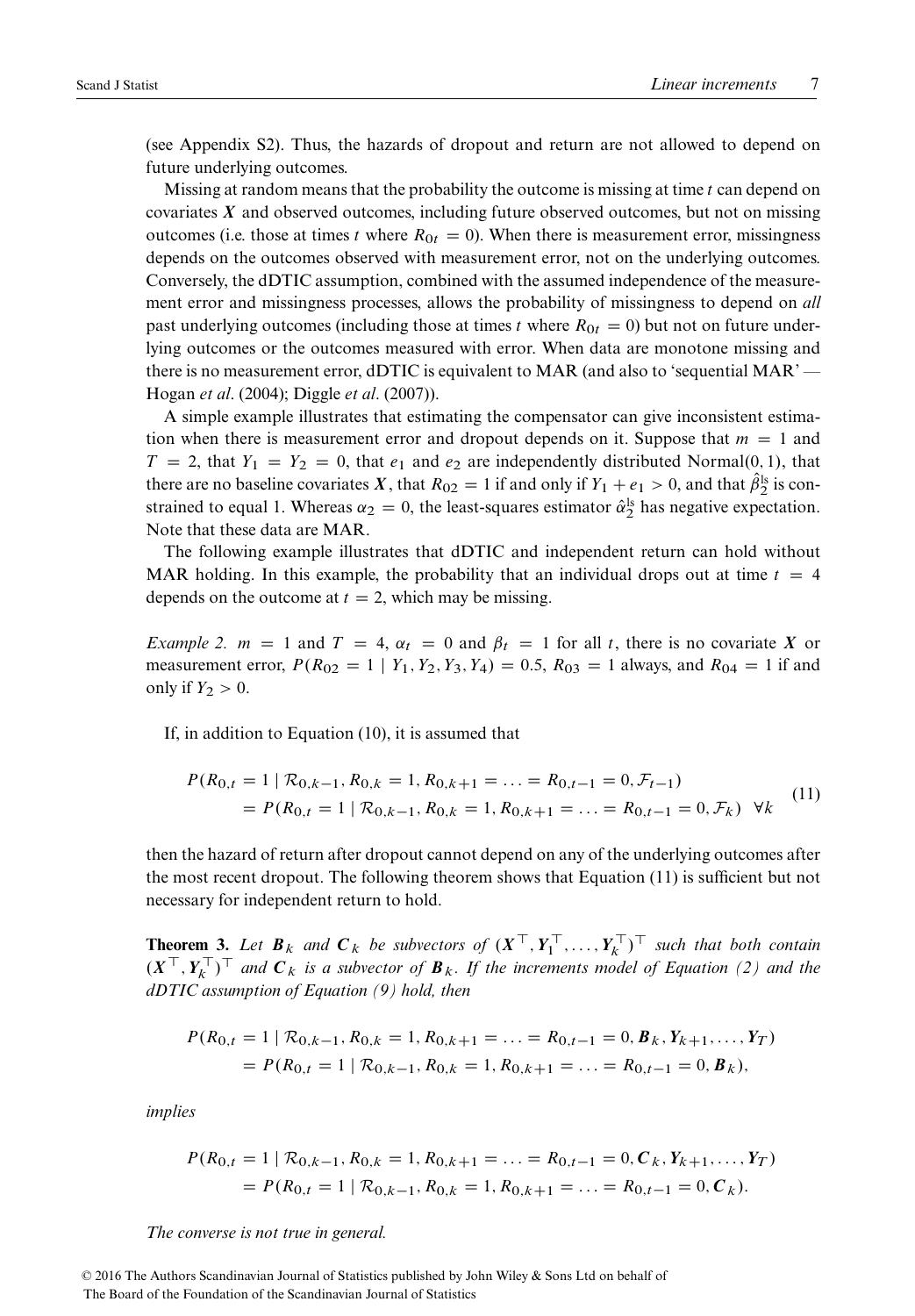Theorem [3](#page-6-1) also implies that the following assumption, which will be important in Section [4.1,](#page-7-1) is stronger than independent return but weaker than Equation [\(11\)](#page-6-0):

<span id="page-7-2"></span>
$$
P(R_{0,t} = 1 | R_{0,k-1}, R_{0,k} = 1, R_{0,k+1} = R_{0,k+2} = \dots = R_{0,t-1}
$$
  
= 0,  $G_k$ ,  $Y_{k+1}$ ,  $Y_{k+2}$ , ...,  $Y_t$ )  
=  $P(R_{0,t} = 1 | R_{0,k-1}, R_{0,k} = 1, R_{0,k+1} = R_{0,k+2} = \dots = R_{0,t-1} = 0, G_k)$   
(12)

for all  $k < t-2$ . We call Equation [\(12\)](#page-7-2) the 'strong independent return' assumption. In the proof of Theorem [3,](#page-6-1) we give an example where independent return holds but strong independent return does not. However, in most real-world situations, we believe it is unlikely that independent return would hold without strong independent return also holding. Note that the word 'strong' in 'strong independent return' is meant in a different sense from that in 'strong DTIC'.

#### <span id="page-7-0"></span>**4. Use of MVN model assuming ignorability**

A popular method for handling missing repeated outcome data is to assume that outcomes and covariates are normally distributed and calculate the maximum likelihood estimates of the mean and variance of this normal distribution ignoring the missingness mechanism and imposing no structure on the mean and variance (Schafer, [1997\)](#page-22-1). We call this the 'unstructured MVN' method. These maximum likelihood estimates may be of interest in themselves, or they can be used to impute missing values. This approach yields consistent estimates when data are MAR and the MVN model is correctly specified (Seaman *et al.*, [2013\)](#page-22-0). (Indeed, under these conditions, the missingness mechanism is 'ignorable' in the following sense. The unstructured MVN method yields the same maximum likelihood estimates and imputed values as would be obtained if the MVN model were fitted jointly with any missingness model—that is, model for the missingness pattern given the outcomes and covariates—that assumes MAR and has parameters distinct from those of the MVN model [\(Seaman](#page-22-0) *et al.*, 2013)). As we have noted, the assumptions used in estimating the compensator (weak DTIC) and LI–LS imputation (strong DTIC and Equation [\(7\)](#page-4-1)) do not imply the data are MAR or normally distributed. Nevertheless, we now show (Section [4.1\)](#page-7-1) that when there is no measurement error and slightly stronger assumptions than those of LI–LS imputation are satisfied, the unstructured MVN method yields consistent estimates *even when MAR does not hold and the data are not normally* distributed. We then show (Section [4.2\)](#page-9-0) that a more efficient estimator can be obtained by constraining the variance matrix of the MVN distribution. We call this the 'autoregressive MVN' method. Finally, we show (Section [4.3\)](#page-10-1) that if a further constraint is applied to the variance matrix, the resulting method provides consistent estimates even when there is measurement error, provided that  $\beta_t = I$  for all t. We call this the 'random-walk MVN' method. These MVN methods are typically more efficient than estimating the compensator and LI–LS imputation.

# <span id="page-7-1"></span>*4.1. Unstructured MVN and no measurement error*

We assume throughout Sections [4.1](#page-7-1) and [4.2](#page-9-0) that there is no measurement error, that is,  $e_t = 0$ . Let  $\mu = E\{(Y_1^+, ..., Y_T^+, X^+)^\perp\}$  and  $\Sigma = \text{Var}\{(Y_1^+, ..., Y_T^+, X^+)^\perp\}$ . Let  $\mu_t$  denotes the subvector of  $\mu$  corresponding to  $Y_t$  ( $t = 1, ..., T + 1$ ), where  $Y_{T+1}$  means X. Similarly, let  $\sum_{s,t}$  denotes the submatrix of  $\Sigma$  corresponding to  $(Y_s, Y_t)$   $(1 \leq s, t \leq T + 1)$ . So, for example,  $\mu_3 = E(Y_3), \mu_{T+1} = E(X), \Sigma_{3,T+1} = \text{Cov}(Y_3, X)$  and  $\Sigma_{T+1, T+1} = \text{Var}(X)$ .

Let  $\hat{\mu}$  and  $\hat{\Sigma}$  denote the maximum likelihood estimates obtained by fitting the model  $(Y_1^+, \ldots, Y_T^+, X^+)^\perp \sim \text{Normal}(\mu, \Sigma)$  with unstructured  $\mu$  and  $\Sigma$  to the observed data and ignoring the missingness mechanism. That is,  $\hat{\mu}$  and  $\hat{\Sigma}$  are the maximum likelihood estimates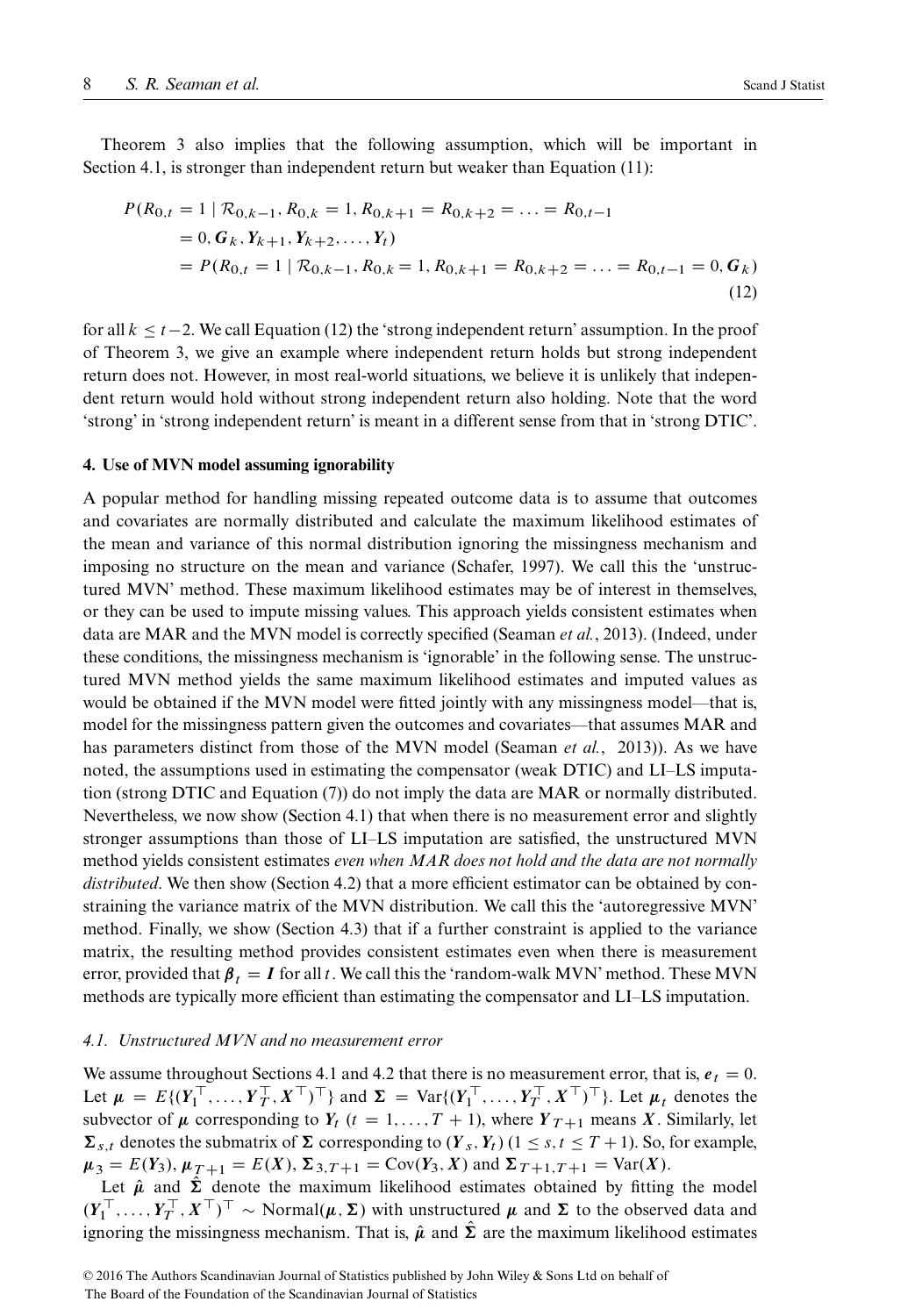from the model  $G_{iT} \sim \text{Normal}(\mu_{\mathcal{R}_{0,iT}}, \Sigma_{\mathcal{R}_{0,iT},\mathcal{R}_{0,iT}})$   $(i = 1, ..., N)$ , where  $\mu_{\mathcal{R}_{0,iT}}$  and  $\sum_{\mathcal{R}_{0,iT},\mathcal{R}_{0,iT}}$  denote the subvector of  $\mu$  and submatrix of  $\Sigma$  corresponding to  $G_{iT}$ . This model can be fitted using an EM algorithm (e.g. using the norm package in R) [\(Schafer, 1997\)](#page-22-1).

<span id="page-8-0"></span>**Theorem 4.** *If the increments model of Equation [\(2\)](#page-2-2), the dDTIC assumption of Equation [\(9\)](#page-5-2) and the strong independent return assumption of Equation [\(12\)](#page-7-2) hold and*  $Var(\epsilon_t | \mathcal{F}_{t-1}) = Var(\epsilon_t)$ *for all t, then*  $(\hat{\mu}, \hat{\Sigma})$  *is a consistent estimator of*  $(\mu, \Sigma)$ *.* 

Theorem [4](#page-8-0) may be surprising, because there is no assumption the data are MAR (e.g. Example [2](#page-6-2) satisfies the conditions of Theorem [4,](#page-8-0) but the data are not MAR) nor that they are normally distributed. Note that Theorem [4](#page-8-0) is not saying the missingness process is 'ignorable'. In Example [2,](#page-6-2) missingness is not ignorable, because information about a missing value of  $Y_2$  is gained by knowing whether  $Y_4$  is observed. The intuition behind Theorem [4](#page-8-0) is that although dDTIC and strong independent return allow dropout and return to depend on earlier unobserved outcomes, this dependence does not matter, because the autoregressive structure of the data means that the later outcomes are conditionally independent of these earlier out-comes given outcomes that are observed. Consider Example [2.](#page-6-2) Although whether or not  $Y_4$ is observed depends on  $Y_2$ , which may be missing,  $Y_4$  is independent of  $Y_2$  given  $Y_3$ , which is observed. This results in observed outcomes being in an important sense representative of all the outcomes, as formalized in the following theorem.

<span id="page-8-5"></span>**Theorem 5.** *If the increments model of Equation [\(2\)](#page-2-2), the dDTIC assumption of Equation [\(9\)](#page-5-2)* and the strong independent return assumption of Equation [\(12\)](#page-7-2) hold, then for  $k < t$ ,

<span id="page-8-2"></span>
$$
a) f(Y_t | R_{0,t-2}, R_{0,t-1} = R_{0,t} = 1, G_{t-1}) = f(Y_t | X, Y_{t-1})
$$
  

$$
b) f(Y_t | R_{0,k-1}, R_{0,k} = 1, R_{0,k+1} = ... = R_{0,t-1} = 0, R_{0,t} = 1, G_k)
$$
 (13)

<span id="page-8-1"></span>
$$
= f(Y_t \mid X, Y_k) \tag{14}
$$

*If Equation [\(8\)](#page-5-1) holds instead of Equation [\(12\)](#page-7-2), then Equations [\(13\)](#page-8-1) and [\(14\)](#page-8-2) still hold but with*  $G_{t-1}$  *and*  $G_k$  *replaced by, respectively,*  $(X, Y_{t-1})$  *and*  $(X, Y_k)$ *.* 

Equation [\(13\)](#page-8-1) says that the conditional distribution of the outcome at time  $t$  given the previous observed outcomes in individuals who are observed at times t and  $t - 1$  is the same as the distribution in the whole sample. Equation [\(14\)](#page-8-2) says that the same is true of individuals returning after dropout. Because the joint distribution of the observed part of  $(Y_1^+, \ldots, Y_T^+, X^+)^\perp$ can be factorized as the product of these conditional distributions, the parameters  $(\mu, \Sigma)$  of the joint distribution can be consistently estimated (see proof of Theorem [4](#page-8-0) for more details).

Having obtained estimates  $\hat{\mu}$  and  $\hat{\Sigma}$ , the corresponding estimates of  $\alpha_t$ ,  $\beta_t$  and  $\gamma_t$  can be calculated as follows, and these used for LI imputation in place of the least-squares estimates  $\hat{\boldsymbol{\alpha}}_t^{\text{ls}}, \hat{\boldsymbol{\beta}}_t^{\text{ls}}$ , and  $\hat{\boldsymbol{\gamma}}_t^{\text{ls}}$ . We call this method 'LI-uMVN imputation'. Let

<span id="page-8-3"></span>
$$
\hat{\boldsymbol{\beta}}_t = \left(\hat{\boldsymbol{\Sigma}}_{t-1,t-1} - \hat{\boldsymbol{\Sigma}}_{t-1,T+1} \hat{\boldsymbol{\Sigma}}_{T+1,T+1}^{-1} \hat{\boldsymbol{\Sigma}}_{T+1,t-1}^{-1}\right)^{-1} \tag{15}
$$
\n
$$
\left(\hat{\boldsymbol{\Sigma}}_{t-1,t} - \hat{\boldsymbol{\Sigma}}_{t-1,T+1} \hat{\boldsymbol{\Sigma}}_{T+1,T+1}^{-1} \hat{\boldsymbol{\Sigma}}_{T+1,t}\right)
$$

$$
\hat{\mathbf{\gamma}}_t = \hat{\boldsymbol{\Sigma}}_{T+1,T+1}^{-1} \hat{\boldsymbol{\Sigma}}_{T+1,t} - \hat{\boldsymbol{\Sigma}}_{T+1,T+1}^{-1} \hat{\boldsymbol{\Sigma}}_{T+1,t-1} \hat{\boldsymbol{\beta}}_t
$$
\n(16)

<span id="page-8-4"></span>
$$
\hat{\boldsymbol{\alpha}}_t = \hat{\boldsymbol{\mu}}_t - \hat{\boldsymbol{\beta}}_t \hat{\boldsymbol{\mu}}_{t-1} - \hat{\boldsymbol{\gamma}} \hat{\boldsymbol{\mu}}_{T+1} \tag{17}
$$

© 2016 The Authors Scandinavian Journal of Statistics published by John Wiley & Sons Ltd on behalf of The Board of the Foundation of the Scandinavian Journal of Statistics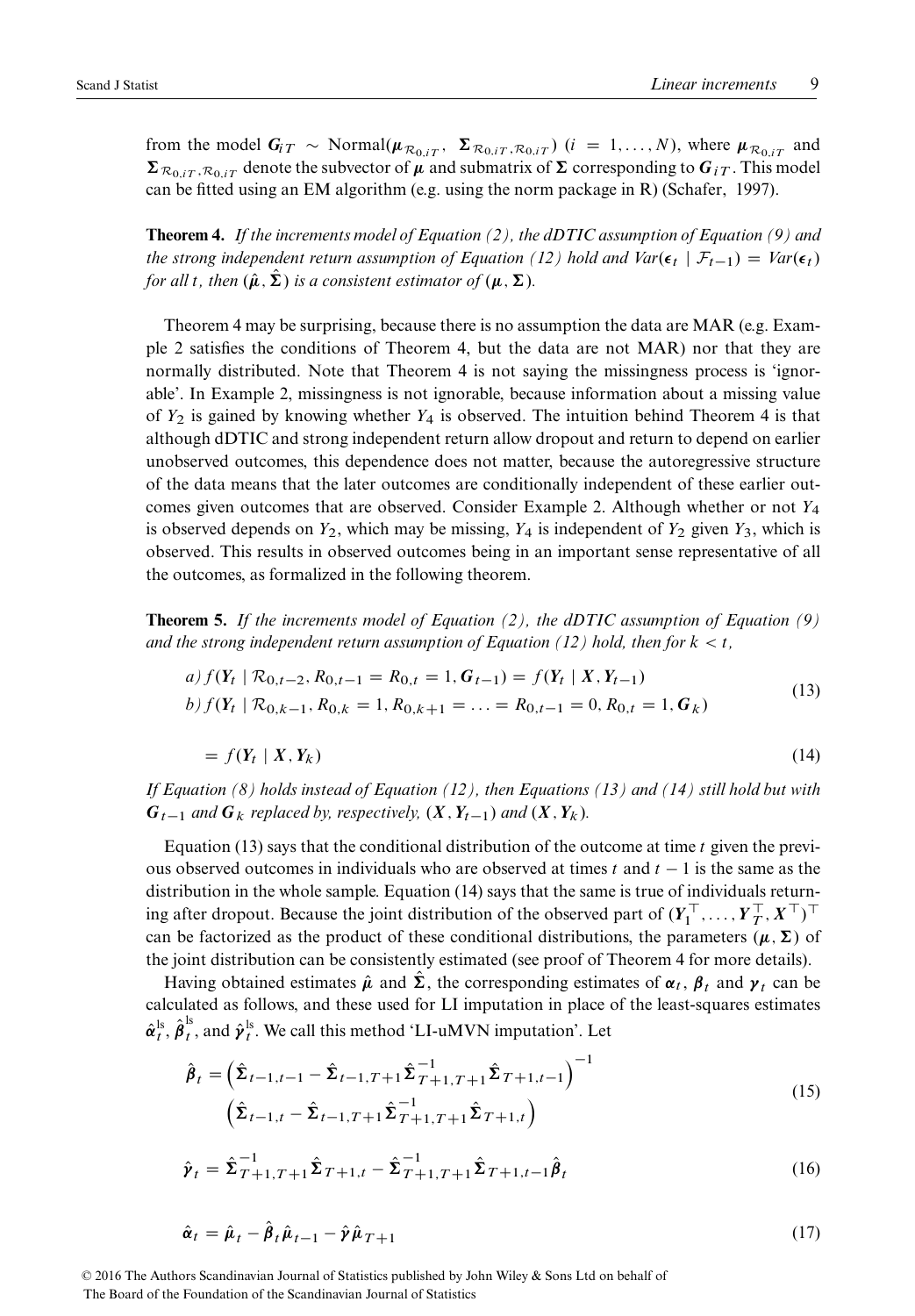where  $\hat{\mu}_t$  denotes the tth element of  $\hat{\mu}$  and  $\hat{\Sigma}_{s,t}$  denotes the  $(s,t)$ th element of  $\hat{\Sigma}$   $(s,t)$  $1, \ldots, T + 1$ , with the  $(T + 1)$ th element corresponding to X).

**Theorem 6.** If  $\hat{\mu}$  and  $\hat{\Sigma}$  are consistent estimators of  $\mu$  and  $\Sigma$ , then  $\hat{\alpha}_t$ ,  $\hat{\beta}_t$  and  $\hat{\gamma}_t$  are consistent *estimators of*  $\alpha_t$ ,  $\beta_t$  *and*  $\gamma_t$ *.* 

LI–uMVN imputation might be expected to be more efficient than estimating the compensator and LI–LS imputation, because the latter methods estimate  $\alpha_t$ ,  $\beta_t$  and  $\gamma_t$  using only those observed outcomes  $Y_t$  with  $R_{0,t-1} = 1$ , whereas the MVN method uses all observed outcomes.

If the motivation for using LI imputation is to enable a linear regression model for  $Y$  with any or all of  $X$  and  $t$  as covariates to be fitted to the imputed dataset, then an even more efficient alternative is available. It can be seen that the maximum likelihood estimates of the parameters in this linear regression are functions of  $\hat{\mu}$  and  $\hat{\Sigma}$ . A computationally convenient way to calculate these functions is to impute each missing  $Y_t$  value as its conditional expectation given  $G_{iT}$  (given by Equation [\(18\)](#page-9-1) with  $\mu$  and  $\Sigma$  replaced by  $\hat{\mu}$  and  $\hat{\Sigma}$ ) and then fit the linear regression to the imputed data. We call this method 'uMVN imputation'. More details and justification are given in Appendix S6. Unlike in LI imputation, where a missing value of  $Y_t$  is imputed using only the individual's observed past  $(G_{t-1})$ , in uMVN imputation, missing values are imputed using his or her observed past and future  $(G_T)$ , and hence uMVN imputation may be more efficient when the data are non-monotone missing. The conditional expectation of  $Y_t$  given  $G_i$  r is

<span id="page-9-1"></span>
$$
\boldsymbol{\mu}_t + \boldsymbol{\Sigma}_{t, \mathcal{R}_{0, iT}} \boldsymbol{\Sigma}_{\mathcal{R}_{0, iT}, \mathcal{R}_{0, iT}}^{-1} \left( \boldsymbol{G}_{i} - \boldsymbol{\mu}_{\mathcal{R}_{0, iT}} \right) \tag{18}
$$

where  $\Sigma_{t, \mathcal{R}_{0,iT}}$  is the submatrix of  $\Sigma$  composed of the *m* rows corresponding to  $Y_t$  and the columns corresponding to  $G_{iT}$ .

So far, we have assumed there are baseline covariates in the model and that  $Y_1$  is not treated as one of these covariates. If there are no baseline covariates, then  $\gamma_t$ ,  $X$ ,  $\Sigma_{T+1,t}$ ,  $\Sigma_{t,T+1}$  and  $\Sigma_{T+1,T+1}$  should be omitted from all expressions in this article. If, on the other hand, Y<sub>1</sub> is included in X, then  $\beta_2$  should be set equal to zero to ensure parameter identifiability.

Theorem [4](#page-8-0) (and hence LI-uMVN imputation and uMVN imputation) requires the assumption that the variance of  $\epsilon_t$  does not depend on the history  $\mathcal{F}_{t-1}$ . This is not required by the estimating the compensator and LI–LS imputation methods. When  $Y_t$  is a continuous variable, one might be content to make this assumption. However, the LI approach can also be used for categorical outcomes. For example, A&G consider a Markov chain with  $q$  states. They define  $Y_t$  to be a vector of  $q-1$  indicator variables for the state occupied at time t and show that  $\hat{\alpha}_t^{\text{ls}}$ ,  $\hat{\beta}_t^{\text{ls}}$  and  $\hat{\gamma}_t^{\text{ls}}$  are closely related to the Aalen–Johansen estimator of the transition matrix. In this case, each element of  $Y_t - Y_{t-1}$  equals 0, 1 or -1, and the variance of  $\epsilon_t$  depends on  $Y_{t-1}$ . So,  $Var(\epsilon_t | \mathcal{F}_{t-1}) = Var(\epsilon_t)$  is not true. Even for a continuous outcome  $Y_t$ , it may not be true if  $Y_t$  is bounded above or below.

#### <span id="page-9-0"></span>*4.2. Autoregressive MVN and no measurement error*

<span id="page-9-2"></span>Although the unstructured MVN method may be expected often to be more efficient than estimating the compensator or LI–LS imputation, this is not guaranteed, because unlike those methods it does not exploit the autoregressive assumption in Equation [\(2\)](#page-2-2). As shown in Appendix S3, Equation [\(2\)](#page-2-2) implies the following constraint on  $\Sigma$ : for  $1 \leq s$  $< t < T$ ,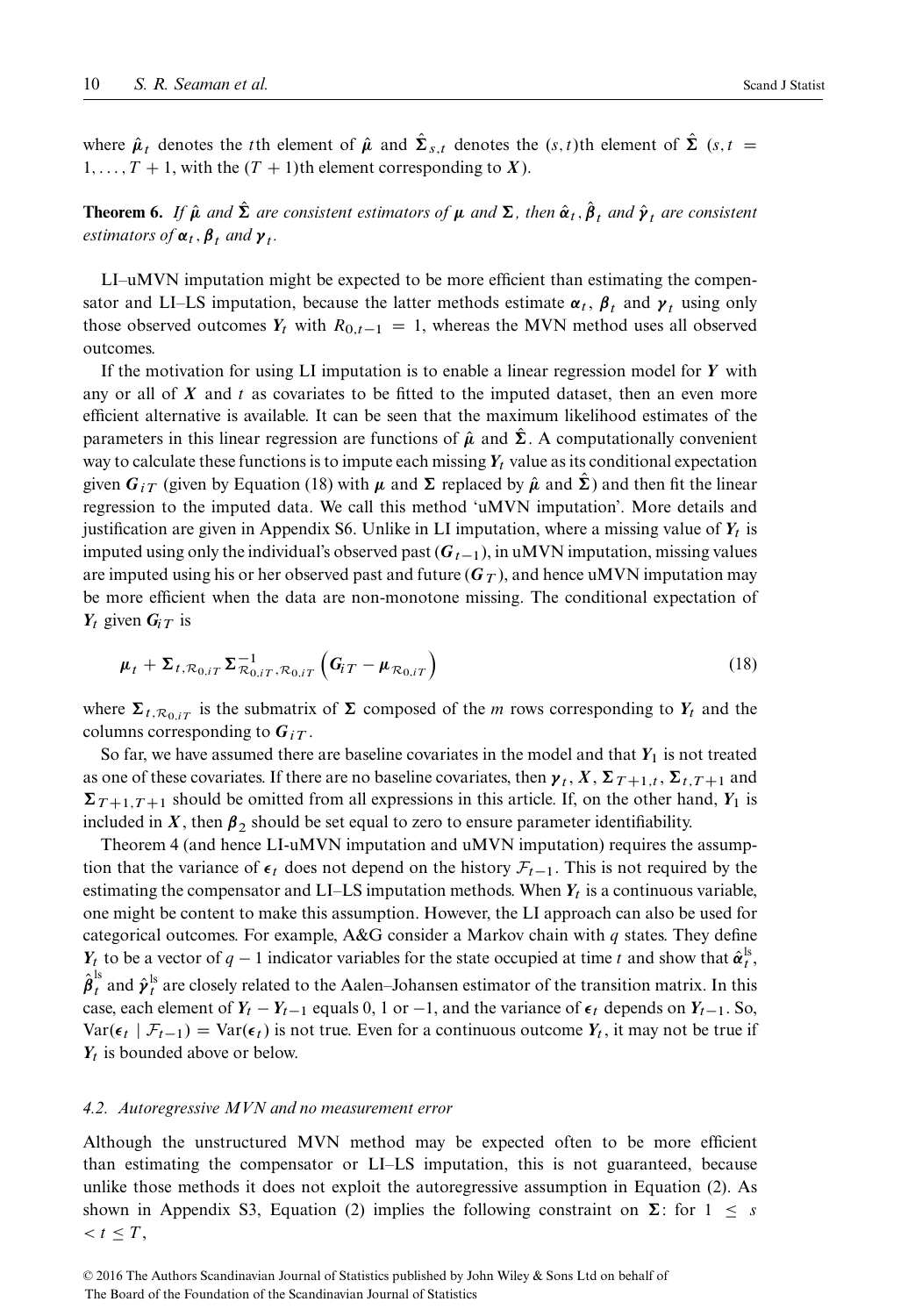$$
\Sigma_{s,t} = \Sigma_{s,T+1} \Sigma_{T+1,T+1}^{-1} \Sigma_{T+1,t} + \beta_t^\top \beta_{t-1}^\top \dots \beta_{s+1}^\top \left( \Sigma_{s,s} - \Sigma_{s,T+1} \Sigma_{T+1,T+1}^{-1} \Sigma_{T+1,s} \right)
$$
\n(19)

The model defined by  $(Y_1^\top, \ldots, Y_T^\top, X^\top)^{\top} \sim \text{Normal}(\mu, \Sigma)$  with the constraint of Equation [\(19\)](#page-9-2) can be fitted by maximum likelihood to the observed data ignoring the missingness mechanism (an EM algorithm is described in Appendix S5). We call this the 'autoregressive MVN' method, and we call imputation using formula [\(18\)](#page-9-1) with these estimates of  $\mu$  and  $\Sigma$  'aMVN imputation'. The corresponding estimates of  $\beta_t$ ,  $\gamma_t$  and  $\alpha_t$  are given by Equations [\(15\)](#page-8-3)–[\(17\)](#page-8-4), and we call LI imputation using these estimates 'LS -aMVN imputation'. These autoregressive MVN methods might be expected to be more efficient than the corresponding unstructured MVN methods.

Theorem [4](#page-8-0) holds also for the autoregressive MVN method (proof in Appendix S1). Furthermore, the strong independent return assumption in that theorem can be replaced by the weaker independent return assumption. The following theorem shows a relation between autoregressive MVN and the methods of A&G.

**Theorem 7.** When data are monotone missing, the estimates of  $\alpha_t$ ,  $\beta_t$  and  $\gamma_t$  obtained by *using autoregressive MVN followed by Equations [\(15\)](#page-8-3)–[\(17\)](#page-8-4) are equal to*  $\hat{\alpha}_t^{ls}$ *,*  $\hat{\beta}_t^{ls}$  *and*  $\hat{\gamma}_t^{ls}$ *. Furthermore, LI–LS imputation, LI–aMVN imputation and aMVN imputation yield identical imputed values.*

#### <span id="page-10-1"></span>*4.3. Random-walk MVN and measurement error*

Suppose now that there is measurement error  $e_t$ . Equation [\(2\)](#page-2-2) implies that the underlying outcome  $Y_t$  is conditionally independent of  $Y_s$  for  $s < t - 1$  given  $Y_{t-1}$  and X, but it does not imply that the outcomes  $Y_t + e_t$  measured with error also have this autoregressive structure. Nevertheless, we show in Appendix S4 that when  $\beta_t = I$  for all t, fitting the MVN model imposing the constraint of Equation [\(19\)](#page-9-2) with  $\beta_t = I$  ('random-walk MVN' or 'rMVN') to the observed outcomes measured with error and ignoring the missingness mechanism gives consistent estimation of the parameters of Equation [\(2\)](#page-2-2). The resulting LI–rMVN imputation and rMVN imputation methods can be more efficient than LI–LS imputation when data are non-monotone missing.

#### <span id="page-10-0"></span>**5. Extension to higher-order autoregression**

Equation [\(2\)](#page-2-2) implies that  $Y_t$  is conditionally independent of  $Y_1, \ldots, Y_{t-2}$  given  $Y_{t-1}$ . So, if it is assumed that there is no measurement error ( $e_t = 0$ ), then the measured outcomes are assumed to follow a first-order autoregressive process. This can be quite a restrictive assumption. When measurement error is allowed, Equation [\(2\)](#page-2-2) implies that the measured outcome  $Y_t + e_t$  can, in general, depend on all previous measured outcomes, thus allowing more flexibility. Unfortunately, as shown in Section [2.3,](#page-3-4) LI methods that allow for measurement error require the restrictive assumption that  $\beta_t = I$ .

One way to allow an outcome measured at time  $t$  to depend on more than just the outcome measured at time  $t - 1$ , while still allowing  $\beta_t \neq I$ , is to define  $Y_t$  to include the outcome (or outcomes) measured at both times t and  $t - 1$  and set  $e_t = 0$ . This possibility was not explicitly mentioned by A&G but was mentioned in earlier work by the same authors (Gunnes *et al.*, 2009a). There they considered only monotone missing data. We now describe how this approach could be used with monotone or non-monotone missing data.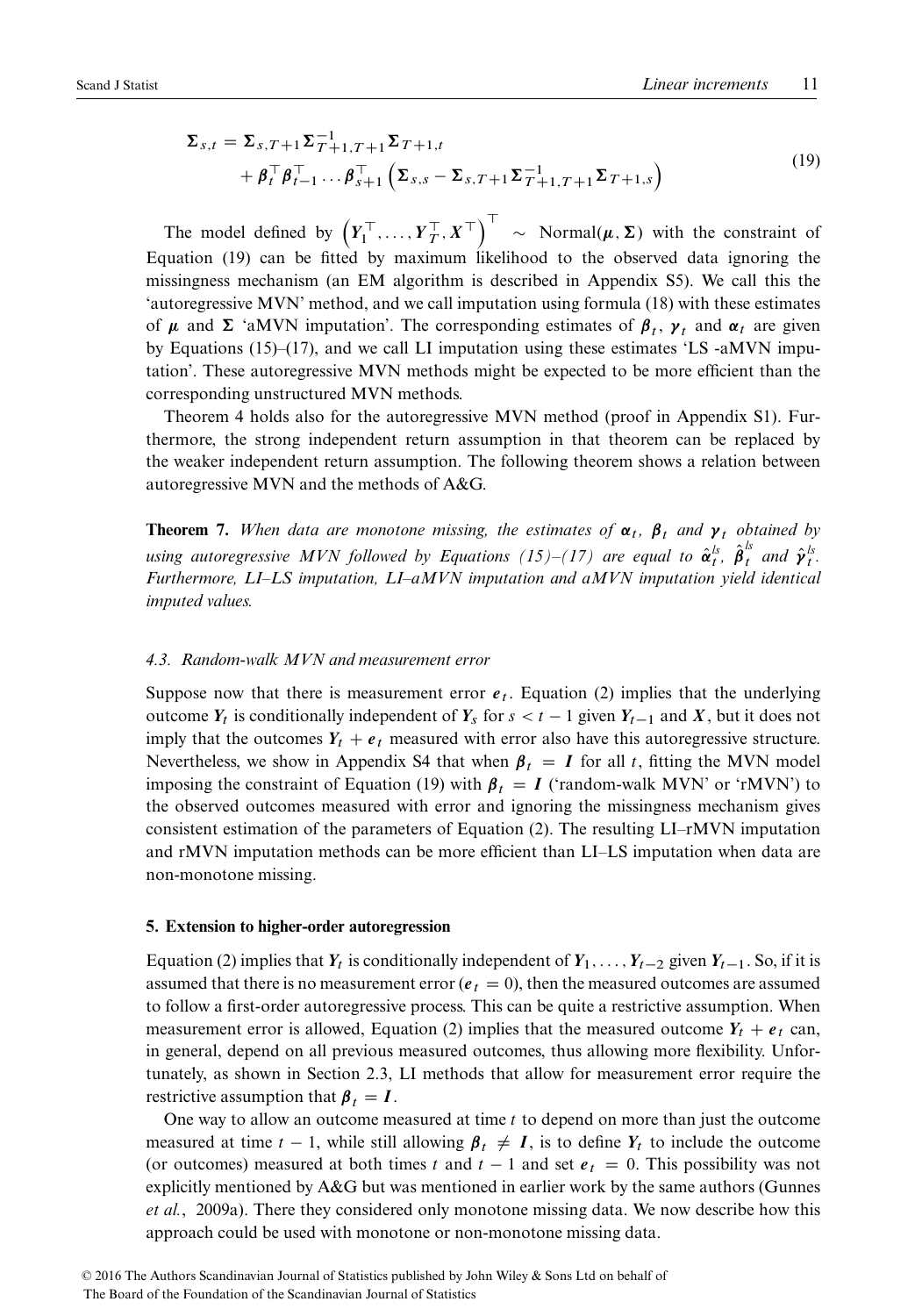To avoid confusion, denote the outcome (or outcomes) of interest measured at time t as  $Z_t$ , define  $Y_t$  in Equation [\(2\)](#page-2-2) as  $Y_t = (Z_t^+, Z_{t-1}^+)^\top$  for  $t > 1$  and  $Y_1 = Z_1$ , and let  $e_t = 0$  for all t. Equation [\(2\)](#page-2-2) now allows for second-order autoregression in  $Z_t$ .

Note that, by definition,  $R_{0,t} = 1$  if and only if all elements of  $Y_t$  are observed. (This was illustrated by A&G, who described an analysis where  $Y_t$  included three quality-of-life outcomes all measured at time t; here  $R_{0,t} = 1$  only when all three were observed.) When  $Y_t = (Z_t^\top, Z_{t-1}^\top)^\top, R_{0,t} = 1$  requires that both  $Z_t$  and  $Z_{t-1}$  be observed. Because the two methods described by A&G only use values of  $Y_{it}$  for which  $R_{0i,t} = 1$ , this means that if  $Z_{it}$ is observed but  $Z_{i,t-1}$  and  $Z_{i,t+1}$  are both missing, then  $Z_{it}$  is treated as missing and individual *i* is regarded as not having returned at time  $t$ . This is also true of the uMVN and aMVN methods. Furthermore,  $R_t = 1$  if and only if  $Z_t$ ,  $Z_{t-1}$  and  $Z_{t-2}$  are all observed. This means that if  $Z_{it}$  and  $Z_{i,t+1}$  are observed but neither  $Z_{i,t-1}$  nor  $Z_{i,t+2}$  are, then A&G's methods do not use  $Z_{it}$  or  $Z_{i,t+1}$  in the estimation of the parameters of Equation [\(2\)](#page-2-2) (unlike the MVN methods).

Application of A&G's methods is now straightforward, except that it is not immediately obvious how LI–LS imputation should deal with an observed value of  $Z_{it}$  when  $Z_{i,t-1}$  is missing and  $\mathbf{Z}_{i,t+1}$  is observed. In this case,  $R_{0i,t} = 0$  and  $R_{0i,t+1} = 1$ . Because  $R_{0i,t} = 0$ , LI–LS imputation involves imputing  $Y_{it}$  (and hence  $Z_{it}$ ). However, because  $R_{0i,t+1} = 1$ ,  $Y_{i,t+1}$  (and hence  $Z_{it}$ ) is observed. Thus, we have both an observed and an imputed value of  $Z_{it}$ . Fortunately, Theorem [5](#page-8-5) implies that the conditional distributions of the observed and imputed values of  $Z_{it}$  given the most recently observed value of  $Y_{ik}$  ( $k < t$ ) are the same. Therefore, it is valid to use either the observed or imputed value. We recommend using the former, for reasons of efficiency and robustness to possible misspecification of Equation [\(2\)](#page-2-2).

Application of uMVN imputation is also straightforward. First, as with A&G's methods, any observed values of  $Z_{it}$  for which  $Z_{i,t-1}$  and  $Z_{i,t+1}$  are both missing are deleted. One could then fit the MVN model to  $(Y_1^\top, \ldots, Y_T^\top, X^\top)^\top$ . However, because the second element of  $Y_{t+1}$  and first element of  $Y_t$  are equal by definition (both equal  $Z_t$ ), there is no need to include both. Instead, one can just fit the model  $(Z_1^\top, \ldots, Z_T^\top, X^\top)^\top \sim \text{Normal}(\mu^Z, \Sigma^Z)$ . Missing values of  $Z_t$  would then be imputed as their conditional expectations given the observed data, as in Equation [\(18\)](#page-9-1). LI–uMVN imputation would instead involve calculating  $\beta_t$ ,  $\hat{\gamma}_t$  and  $\hat{\alpha}_t$ from the maximum likelihood estimates of  $\mu^Z$  and  $\Sigma^Z$ , as in Equations [\(15\)](#page-8-3)–[\(17\)](#page-8-4), and then using these to impute in the same way as in LI–LS imputation. LI–aMVN imputation and aMVN imputation could be adapted to allow for second-order autoregression by imposing a constraint analogous to Equation [\(19\)](#page-9-2) on  $\Sigma$ .

Extension to third- (or higher-) order autoregression is possible, by defining  $Y_t$  =  $(Z_t, Z_{t-1}, Z_{t-2})$ . However, the more elements  $Y_t$  contains, the greater is the risk that one will be missing, causing more observed  $Z_t$  values to be treated as missing.

# <span id="page-11-0"></span>**6. Simulation studies**

The following simple simulation studies are intended to demonstrate unbiasedness of the methods investigated in this paper when their assumptions are satisfied and biasedness when they are not, and to investigate their relative efficiencies. As indicated in Sections [2.6](#page-5-4) and [4,](#page-7-0) estimating the compensator, LI–LS imputation, LI–aMVN imputation and aMVN imputation yield identical estimates when data are monotone missing. So, our simulation study scenarios were chosen to have high rates of dropout and return, in order to investigate how large the differences in efficiency can be when missingness is far from monotone. In most realistic situations, missingness would be non-monotone but with lower rates of return, and so, the efficiency gains available there would be less than those demonstrated here. In the studies described in

<sup>© 2016</sup> The Authors Scandinavian Journal of Statistics published by John Wiley & Sons Ltd on behalf of The Board of the Foundation of the Scandinavian Journal of Statistics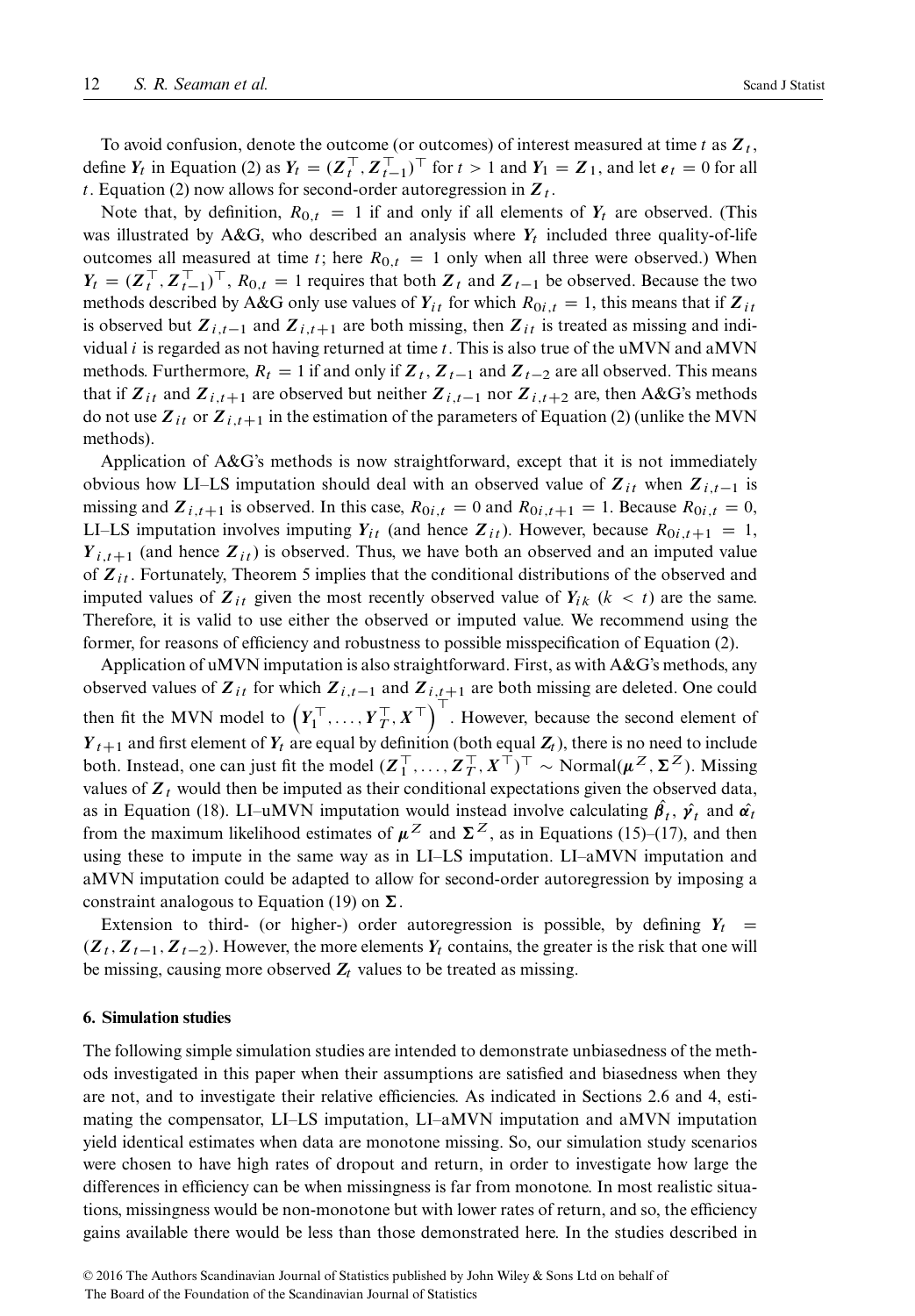Sections [6.1](#page-12-0) and [6.2,](#page-13-0) there is no measurement error. Appendix S8 includes a further study (Study 3) with measurement error and  $\beta_t = I$ . Its results demonstrate that methods that estimate  $\beta_t$ , rather than constraining it to equal its true value, are biased when there is measurement error, and also that, when data are non-monotone missing, LI–rMVN imputation and rMVN imputation can be more efficient than LI–LS imputation with  $\beta_t$  constrained as  $\beta_t = I$ .

# <span id="page-12-0"></span>*6.1. Study 1: first-order autoregression*

Data were generated from the following model. Let  $X \sim \text{Uniform}(0, 1), Y_1 \sim \text{Normal}(0.5X, 1),$  $Y_t = 0.4 + \beta_t Y_{t-1} + 0.5X + \epsilon_t$   $(t = 2,... 6), \epsilon_t \sim \text{Normal}(1, 1)$  with probability 0.5 and  $\epsilon_t \sim \text{Normal}(-1, 1)$  otherwise,  $R_1 = 1$ ,  $\text{logit} \{ P(R_{0,t} = 1 \mid R_{0,t-1} = 1, \mathcal{R}_{0,t-2}, \mathcal{F}_T) \}$  $\omega_t + X + (Y_{t-1} + Y_{t-2})/2$ , and  $\log \text{if} \{ P(R_{0,t} = 1 \mid R_{0,t-1} = 0, \mathcal{R}_{0,t-2}, \mathcal{F}_T) \} = \phi_t + X +$  $(Y_{L_t} + Y_{L_t-1})/2$ , where  $\beta_t = 1.2$  for all t,  $L_t = \text{argmax}_j \{j \le t \text{ and } R_{0,j} = 1\}$   $(t \ge 2)$ denotes the most recent time at which the outcome was observed prior to time t,  $L_1 = 1$  and  $Y_0 = 0$ . The values of  $\omega_t$  and  $\phi_t$  were chosen to make  $P(R_{0,t} = 0 | R_{0,t-1} = 1) = 0.5$  and  $P(R_{0,t} = 1 | R_{0,t-1} = 0) = 0.5$ . This is a scenario in which dDTIC and strong independent return hold, and the data are MNAR. The (arguably unrealistic) bimodal distribution of  $\epsilon_t$  was chosen to illustrate that normality of  $(Y_1, \ldots, Y_6, X)$  is not required by the MVN methods.

For each of 1000 simulated datasets, we estimated  $\mu_t = E(Y_t)$  by estimating the compensator and by LI–LS, LI–uMVN, LI–aMVN, uMVN and aMVN imputation. Estimates were also calculated from the complete data (i.e. before imposing missingness) and from the complete cases (i.e. the mean of the outcomes with  $R_{0t} = 1$ ).

Table [1](#page-12-1) shows the means and empirical SEs of the estimators. As expected, all but the complete-cases estimator are approximately unbiased. LI imputation using the least-squares estimates of  $\alpha_t$ ,  $\beta_t$  and  $\gamma_t$  (LI–LS imputation) is considerably more efficient than estimating

<span id="page-12-1"></span>

| Method          | $\mu_1$              | $\mu_2$ | $\mu_3$ | $\mu_4$ | $\mu_5$ | $\mu_6$ |
|-----------------|----------------------|---------|---------|---------|---------|---------|
| True values     | 0.250                | 0.950   | 1.790   | 2.798   | 4.008   | 5.459   |
|                 | Means                |         |         |         |         |         |
| Complete data   | 0.249                | 0.945   | 1.784   | 2.790   | 3.998   | 5.447   |
| Complete cases  | 0.249                | 1.482   | 2.471   | 4.164   | 6.009   | 8.325   |
| Estim. compens. | 0.249                | 0.944   | 1.784   | 2.798   | 4.017   | 5.469   |
| LI-LS impute    | 0.249                | 0.944   | 1.786   | 2.796   | 4.007   | 5.455   |
| LI-uMVN impute  | 0.249                | 0.946   | 1.786   | 2.790   | 3.997   | 5.454   |
| LI-aMVN impute  | 0.249                | 0.946   | 1.787   | 2.788   | 3.999   | 5.450   |
| uMVN impute     | 0.249                | 0.947   | 1.784   | 2.791   | 3.998   | 5.455   |
| aMVN impute     | 0.249                | 0.947   | 1.786   | 2.789   | 4.000   | 5.450   |
|                 | <b>Empirical SEs</b> |         |         |         |         |         |
| Complete data   | 0.045                | 0.084   | 0.120   | 0.160   | 0.204   | 0.255   |
| Complete cases  | 0.045                | 0.115   | 0.172   | 0.224   | 0.278   | 0.319   |
| Estim. compens. | 0.045                | 0.113   | 0.227   | 0.343   | 0.477   | 0.615   |
| LI-LS impute    | 0.045                | 0.113   | 0.179   | 0.238   | 0.296   | 0.354   |
| LI-uMVN impute  | 0.045                | 0.102   | 0.140   | 0.186   | 0.234   | 0.292   |
| LI-aMVN impute  | 0.045                | 0.100   | 0.139   | 0.186   | 0.233   | 0.291   |
| uMVN impute     | 0.045                | 0.099   | 0.137   | 0.182   | 0.231   | 0.292   |
| aMVN impute     | 0.045                | 0.097   | 0.136   | 0.182   | 0.230   | 0.291   |
|                 |                      |         |         |         |         |         |

Table 1. Means and empirical SEs of estimated  $\mu_t$  in Simulation Study 1

LI, linear increment; LS, least-square; MVN, multivariate normal; aMVN, autoregressive MVN.

<sup>© 2016</sup> The Authors Scandinavian Journal of Statistics published by John Wiley & Sons Ltd on behalf of The Board of the Foundation of the Scandinavian Journal of Statistics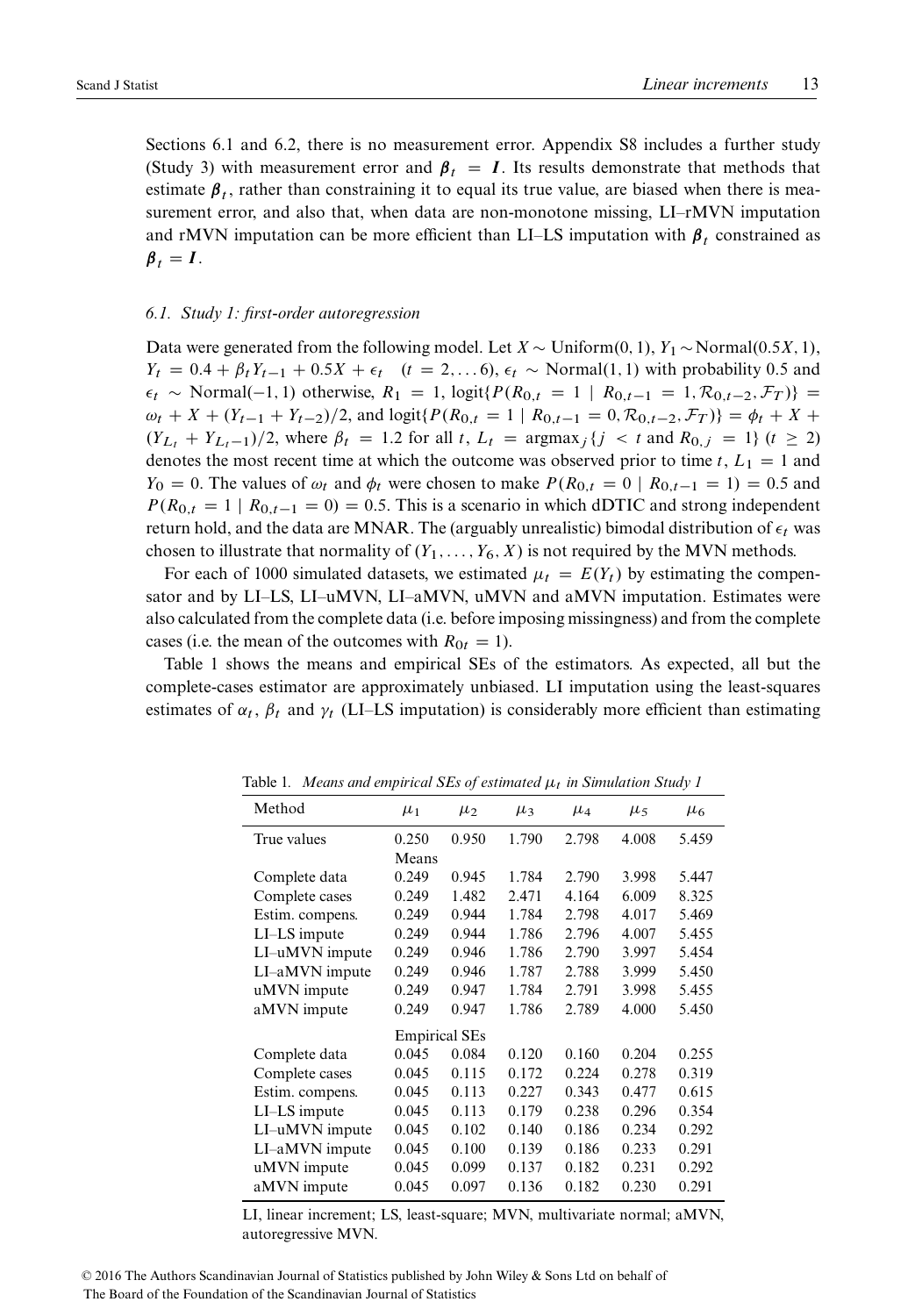the compensator, and further efficiency is gained by replacing the least-squares estimates by the corresponding parameter estimates from the unstructured or autoregressive MVN method (LI–uMVN or LI–aMVN imputation). Once  $\alpha_t$ ,  $\beta_t$  and  $\gamma_t$  have been estimated, the LI imputation methods impute each individual's missing values using only his or her observed past. The uMVN and aMVN imputation methods, on the other hand, implicitly impute using the observed past and future. However, Table [1](#page-12-1) shows that the efficiency gain from doing this is very small. It also shows that the difference in efficiency between the unstructured and autoregressive MVN methods is negligible.

We also fitted the linear regression model  $E(Y_t | X) = \psi_0 + \psi_1 X + \psi_2 t + \psi_3 Xt$  to datasets imputed by the five imputation methods. The results were in agreement with the results of Table [1.](#page-12-1) Again, all but the complete-case estimator (i.e. the least-squares estimator using outcomes with  $R_{0t} = 1$ ) are approximately unbiased; LI imputation using estimates of  $\alpha_t$ ,  $\beta_t$  and  $\gamma_t$  from an MVN method is more efficient than LI imputation using the least-squares estimates; and using the observed future to impute missing outcomes or constraining the variance matrix to be autoregressive provides little benefit (Table S1).

In Appendix S8, we present the results when the return mechanism  $P(R_{0,t} = 1 | R_{0,t-1} = 1,$  $\mathcal{R}_{0,t-2}, \mathcal{F}_T$  is modified so that the independent return assumption is violated. We demonstrate there that, as expected, estimating the compensator yields unbiased estimates of  $E(Y_t)$ and  $E(Y_t | X)$ , but the other methods (which assume independent return) are biased. Although the estimates from LI–LS imputation are biased, they are less biased than those from the MVN methods. This is because the least-squares estimators of  $\alpha_t$ ,  $\beta_t$  and  $\gamma_t$  are unbiased, whereas the corresponding MVN-based estimators are biased.

#### <span id="page-13-0"></span>*6.2. Study 2: second-order autoregression*

Data were generated from the following model. Let  $X \sim \text{Uniform}(0, 1), Z_1 \sim \text{Normal}(0.5X, 1),$  $Z_2 = 0.4 + 1.5Z_1 + 0.5X + \epsilon_2$ , and  $Z_t = 0.4 + 1.5Z_{t-1} - 0.5Z_{t-2} + 0.5X +$  $\epsilon_t$  (3  $\leq$  t  $\leq$  7), where  $\epsilon_t \sim \text{Normal}(1, 1)$  with probability 0.5 and  $\epsilon_t \sim \text{Normal}(-1, 1)$ otherwise. Let  $R_{0,t}^Z = 1$  if  $Z_t$  is observed, and  $R_{0,t}^Z = 0$  if  $Z_t$  is missing.  $Z_1$  is always observed.

Dropout is allowed at time 2 and when at least two consecutive outcomes have been observed. For times 4 and later, the probability of dropout depends on the rate of change in the outcome since time 2. Specifically,  $logit\{P(R_{0,2}^Z = 1 | \mathcal{F}_T)\} = \omega_2 + Z_1 + X$ ,  $\begin{aligned} \text{logit}\{P(R_{0,3}^Z = 1 \mid R_{0,2}^Z = 1, \mathcal{F}_T)\} &= \omega_t + W_3 + X \text{ and } \text{logit}\{P(R_{0,t}^Z = 1 \mid R_{0,t-1}^Z = R_{0,t-2}^Z = 1, \mathcal{R}_{0,t-3}^Z, \mathcal{F}_T)\} &= \omega_t + W_t + X \ (4 \leq t \leq 7), \text{ where } W_3 = Z_2 - Z_1 \text{ and } \end{aligned}$  $W_t = (Z_{t-1} - Z_2)/(t - 3)$  (4  $\le t \le 7$ ). Return is possible at times 3, 4, 5 and 6. Specifically,  $\logit\{P(R_{0,t}^Z = 1 \mid R_{0,t-1}^Z = 0, R_{0,t-2}^Z, \mathcal{F}_T)\} = \phi_t + X + W_{L_t^Z}$  (3  $\leq t \leq 6$ ), where  $L_t^Z = \text{argmax}_j \{j \le t \text{ and } R_{0,j}^Z = 1\}$  denotes the most recent time at which the outcome  $Z_t$  was observed prior to time t. The value of  $\omega_t$  ( $\phi_t$ ) was chosen to make the overall probability of dropout (return) at time  $t$  among individuals at risk of dropout (return) at time t equal to 0.5. Note that dropout and return can depend on  $Z_2$ , which may be missing, and that dDTIC and the independent return assumption hold for the process  $Y_t = (Z_t, Z_{t-1})^\top$ .

The results of applying the various methods with  $Y_t$  defined as  $Y_t = (Z_t, Z_{t-1})^\top$  are shown in Tables [2](#page-14-1) and S2. The autoregressive MVN methods have not been applied, as these were shown in Simulation Study 1 to be hardly more efficient than the unstructured MVN methods. As expected, all but the complete-case estimator are approximately unbiased, estimating the compensator is least efficient, followed by LI–LS imputation, and uMVN imputation is only slightly more efficient than LI–uMVN imputation.

<sup>© 2016</sup> The Authors Scandinavian Journal of Statistics published by John Wiley & Sons Ltd on behalf of The Board of the Foundation of the Scandinavian Journal of Statistics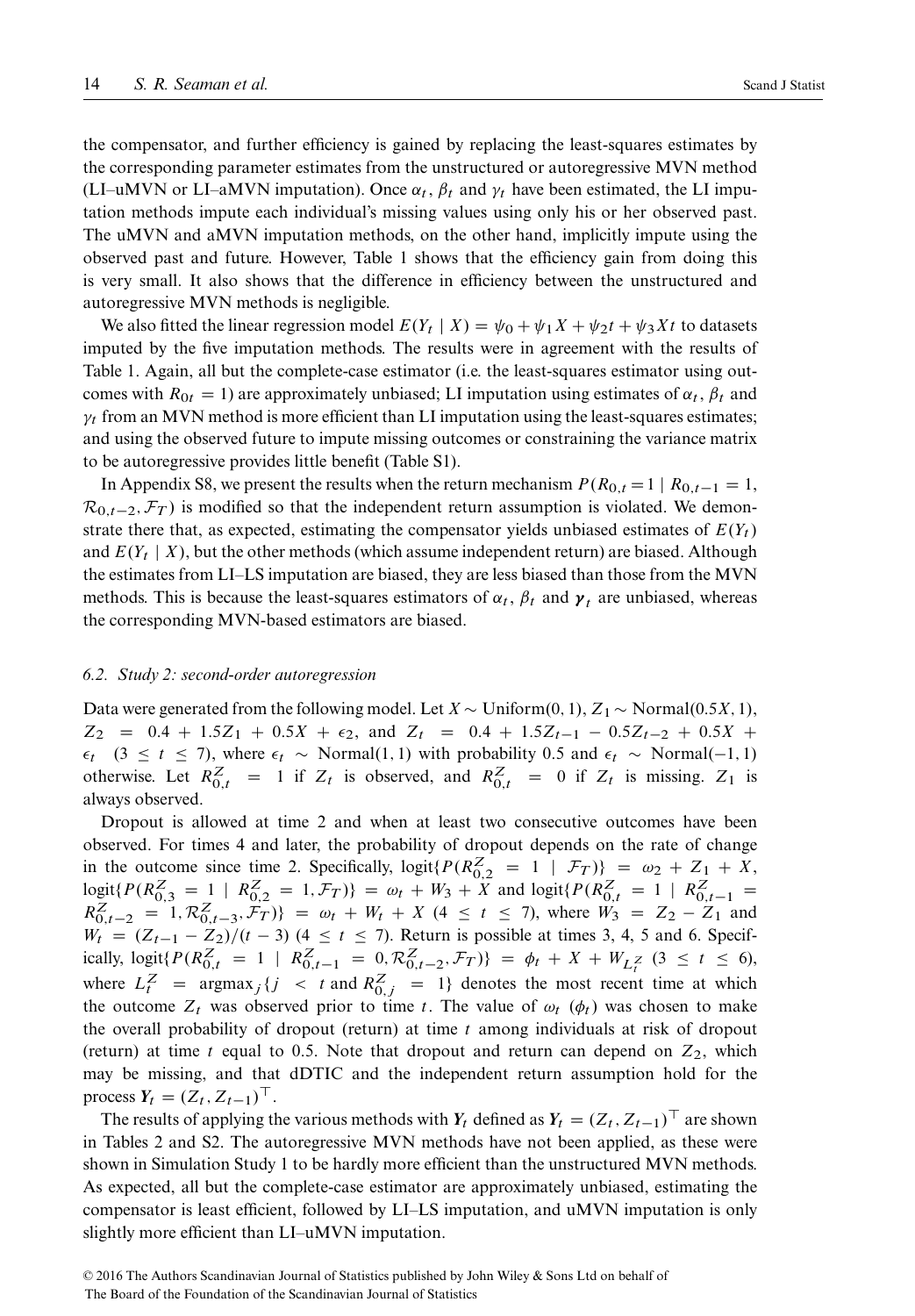<span id="page-14-1"></span>

| $\ldots$           |                      |         |         |         |         |         |         |
|--------------------|----------------------|---------|---------|---------|---------|---------|---------|
| Method             | $\mu_1$              | $\mu_2$ | $\mu_3$ | $\mu_4$ | $\mu_5$ | $\mu_6$ | $\mu_7$ |
| True values        | 0.250                | 1.025   | 2.062   | 3.231   | 4.466   | 5.733   | 7.016   |
|                    | Means                |         |         |         |         |         |         |
| Complete data      | 0.247                | 1.022   | 2.059   | 3.230   | 4.465   | 5.733   | 7.014   |
| Complete cases     | 0.247                | 1.702   | 3.066   | 3.911   | 5.589   | 7.256   | 12.222  |
| Estim. compens.    | 0.247                | 1.022   | 2.065   | 3.237   | 4.466   | 5.735   | 7.015   |
| LI-LS impute       | 0.247                | 1.022   | 2.065   | 3.233   | 4.462   | 5.731   | 7.010   |
| LI-uMVN impute     | 0.247                | 1.022   | 2.061   | 3.229   | 4.463   | 5.729   | 7.014   |
| uMVN impute        | 0.247                | 1.023   | 2.061   | 3.227   | 4.463   | 5.729   | 7.014   |
|                    | <b>Empirical SEs</b> |         |         |         |         |         |         |
| Complete data      | 0.046                | 0.095   | 0.148   | 0.188   | 0.226   | 0.262   | 0.293   |
| Complete cases     | 0.046                | 0.125   | 0.197   | 0.239   | 0.286   | 0.326   | 0.557   |
| Estim. compens.    | 0.046                | 0.126   | 0.258   | 0.480   | 0.672   | 0.809   | 0.925   |
| $LI$ - $LS$ impute | 0.046                | 0.126   | 0.206   | 0.275   | 0.304   | 0.330   | 0.428   |
| LI-uMVN impute     | 0.046                | 0.113   | 0.164   | 0.205   | 0.245   | 0.282   | 0.386   |
| uMVN impute        | 0.046                | 0.110   | 0.159   | 0.200   | 0.241   | 0.282   | 0.387   |
|                    |                      |         |         |         |         |         |         |

Table 2*. Means and empirical SEs of estimated* 11. *in Simulation Study 2* 

LI, linear increment; LS, least-square; MVN, multivariate normal.

# <span id="page-14-0"></span>**7. Missingness due to death**

A&G briefly discuss inference in the situation where a cause of missingness is death. They distinguish between 'immortal-cohort' and 'mortal-cohort' inference (also known, respectively, as 'unconditional' and 'partly conditional' inference). In this section, we elaborate on their brief discussion, in particular, establishing that an additional, unmentioned assumption is required for mortal-cohort inference. Like A&G, we restrict ourselves to the case of no measurement error, although similar considerations would apply if there were measurement error. We begin by modifying earlier assumptions about the outcome, dropout and return processes so that they make sense when data can be missing due to death. Then, we explain what is meant by immortal-cohort and mortal-cohort inference. This is followed by an example which illustrates that the conditions stated by A&G as being sufficient for valid LI imputation are insufficient when interest is in mortal-cohort inference. Finally, we prove that these conditions can be made sufficient by adding an additional assumption about the death process.

Let  $D_i$  denote the time of individual's i last visit before death  $(D_i = T$  if he or she does not die). Like A&G, we assume  $D_i$  is known for all individuals. For individuals with  $D < t$ , the variable  $Y_t$  describes an outcome that, in general, does not exist. In this setting, the meanings of the assumptions expressed by Equations  $(2)$ ,  $(3)$ ,  $(4)$ ,  $(8)$ ,  $(9)$  and  $(12)$  are unclear. It is therefore difficult to assess whether they are plausible for any particular given dataset. We now show that they can be replaced by Equations  $(20)$ – $(25)$ , which are statements about only predeath outcomes, that is, outcomes that do exist.

Assume that

<span id="page-14-2"></span>
$$
Y_{it} = \alpha_t + \beta_t^{\top} Y_{i,t-1} + \gamma_t^{\top} X_i + \epsilon_{it} \qquad (t = 2, \dots, D_i)
$$
 (20)

with  $E(\epsilon_{it} | \mathcal{F}_{i,t-1}, D_i \geq t) = 0$ . This is a restriction of Equation [\(2\)](#page-2-2) to predeath times, that is, to  $t \leq D$ . Similarly, Equations [\(3\)](#page-2-3), [\(4\)](#page-3-0), [\(8\)](#page-5-1), [\(9\)](#page-5-2) and [\(12\)](#page-7-2) are adapted to make them conditional on  $t \leq D$ . Specifically, Equations [\(3\)](#page-2-3), [\(4\)](#page-3-0) and [\(9\)](#page-5-2) are adapted to yield what we call the 'mortal-cohort weak DTIC', 'mortal-cohort strong DTIC' and 'mortal-cohort dDTIC' assumptions, respectively:

<span id="page-14-3"></span>
$$
E(\Delta Y_t \mid \mathcal{F}_{t-1}, \mathcal{R}_t, D \ge t) = E(\Delta Y_t \mid \mathcal{F}_{t-1}, D \ge t) \,\,\forall t,\tag{21}
$$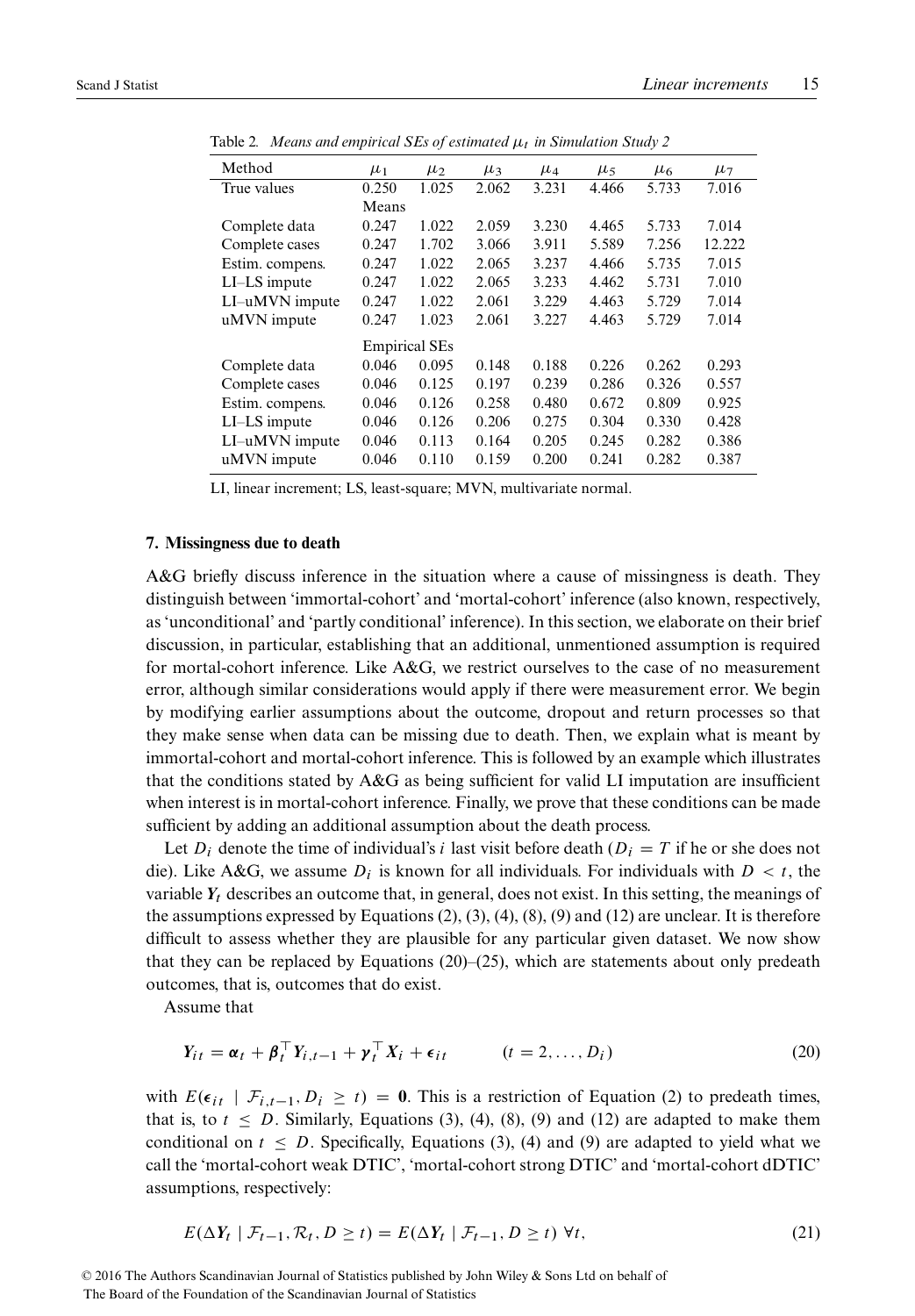<span id="page-15-2"></span><span id="page-15-1"></span>
$$
E(Y_t \mid \mathcal{F}_{t-1}, \mathcal{R}_{0,t}, D \ge t) = E(Y_t \mid \mathcal{F}_{t-1}, D \ge t) \,\,\forall t, \text{ and} \tag{22}
$$

$$
f(Y_t \mid \mathcal{F}_{t-1}, \mathcal{R}_{0,t}, D \ge t) = f(Y_t \mid \mathcal{F}_{t-1}, D \ge t) \ \forall t,
$$
\n
$$
(23)
$$

while Equations [\(8\)](#page-5-1) and [\(12\)](#page-7-2) are adapted to yield the 'mortal-cohort independent return' and 'mortal-cohort strong independent return' assumptions, respectively:

<span id="page-15-3"></span>
$$
P(R_{0,t} = 1 | R_{0,k-1}, R_{0,k} = 1, R_{0,k+1} = ... = R_{0,t-1} = 0, X, Y_k, Y_{k+1}, ... Y_t, D \ge t)
$$
  
=  $P(R_{0,t} = 1 | R_{0,k-1}, R_{0,k} = 1, R_{0,k+1} = ... = R_{0,t-1} = 0, X, Y_k, D \ge t)$  (24)

<span id="page-15-0"></span>and

$$
P(R_{0,t} = 1 | R_{0,k-1}, R_{0,k} = 1, R_{0,k+1} = ... = R_{0,t-1}
$$
  
= 0,  $G_k$ ,  $Y_{k+1}$ ,  $Y_{k+2}$ ,... $Y_t$ ,  $D \ge t$ )  
=  $P(R_{0,t} = 1 | R_{0,k-1}, R_{0,k} = 1, R_{0,k+1} = ... = R_{0,t-1} = 0, G_k, D \ge t)$ . (25)

The stochastic process defined by Equation [\(20\)](#page-14-2) terminates with  $Y_D$ . In immortal-cohort inference, no distinction is made between data missing due to death and data missing for other reasons, and both are imputed in the same way. Consequently, immortal-cohort inference is about  $E(Y_t | Y_1, X)$  in the following 'supplemented' outcome process. Define the 'supple-mented process' as that defined by Equation [\(20\)](#page-14-2) up to time  $D$  but with additional hypothetical postdeath outcomes  $Y_{D+1},..., Y_T$  for individuals with  $D < T$  that are assumed to obey

$$
f(\Delta Y_t \mid \mathcal{F}_{t-1}, \mathcal{R}_{0,t}, D < t) = f(\Delta Y_t \mid \mathcal{F}_{t-1}, D < t) \\
= f(\Delta Y_t \mid \mathcal{F}_{t-1}, D \ge t) \,\,\forall t \ge D
$$

It thus follows from, respectively, Equations [\(21\)](#page-14-3), [\(22\)](#page-15-1) and [\(23\)](#page-15-2) that  $E\{\Delta Y_t | \mathcal{F}_{t-1}, \mathcal{R}_t, I(D \geq t)\}$  $\{F(t)\} = E(\Delta Y_t | \mathcal{F}_{t-1})$ , that  $E\{Y_t | \mathcal{F}_{t-1}, \mathcal{R}_{0t}, I(D \geq t)\} = E(Y_t | \mathcal{F}_{t-1})$ , and that

$$
f\{Y_t \mid \mathcal{F}_{t-1}, \mathcal{R}_{0,t}, I(D \ge t)\} = f(Y_t \mid \mathcal{F}_{t-1}).
$$
\n(26)

Equations [\(2\)](#page-2-2), [\(3\)](#page-2-3), [\(4\)](#page-3-0) and [\(9\)](#page-5-2) therefore hold for the supplemented process. Hence, the leastsquares estimators  $\hat{\alpha}_t^{\rm ls}$ ,  $\hat{\beta}_t^{\rm ls}$  and  $\hat{\gamma}_t^{\rm ls}$  of  $\alpha_t$ ,  $\beta_t$  and  $\gamma_t$  are unbiased and consistent for the parameters of Equation [\(2\)](#page-2-2), and therefore also of Equation [\(20\)](#page-14-2).

The proof in Section 3.3 of A&G establishes that LI–LS imputation respects  $E(Y_t^{\text{est}} - Y_t | t)$  $X, Y_1$  = 0 for the supplemented process, provided that Equations [\(2\)](#page-2-2) and [\(7\)](#page-4-1) and strong DTIC hold, and hence one can validly use the imputed data to estimate  $E(Y_t | Y_1, X)$ , the expected outcome in the supplemented process.

In mortal-cohort inference, on the other hand, the estimand is  $E(Y_t | Y_1, X, D \ge t)$ , the expected outcome at time t in individuals who are still alive at time t. A&G discuss immortalversus mortal-cohort inference. They (and [Gunnes](#page-21-3) *et al.* (2009a)) defend immortal-cohort inference, arguing that it may provide 'a more fair comparison of treatments' when one treatment improves survival in a way that means that patients with poor outcomes survive longer. However, [Dufouil](#page-21-4) *et al.* (2004), [Kurland & Heagerty \(2005\)](#page-21-5) and [Kurland](#page-21-6) *et al.* (2009) generally favour mortal-cohort inference, saying that for most purposes immortal-cohort inference would

The Board of the Foundation of the Scandinavian Journal of Statistics

<sup>© 2016</sup> The Authors Scandinavian Journal of Statistics published by John Wiley & Sons Ltd on behalf of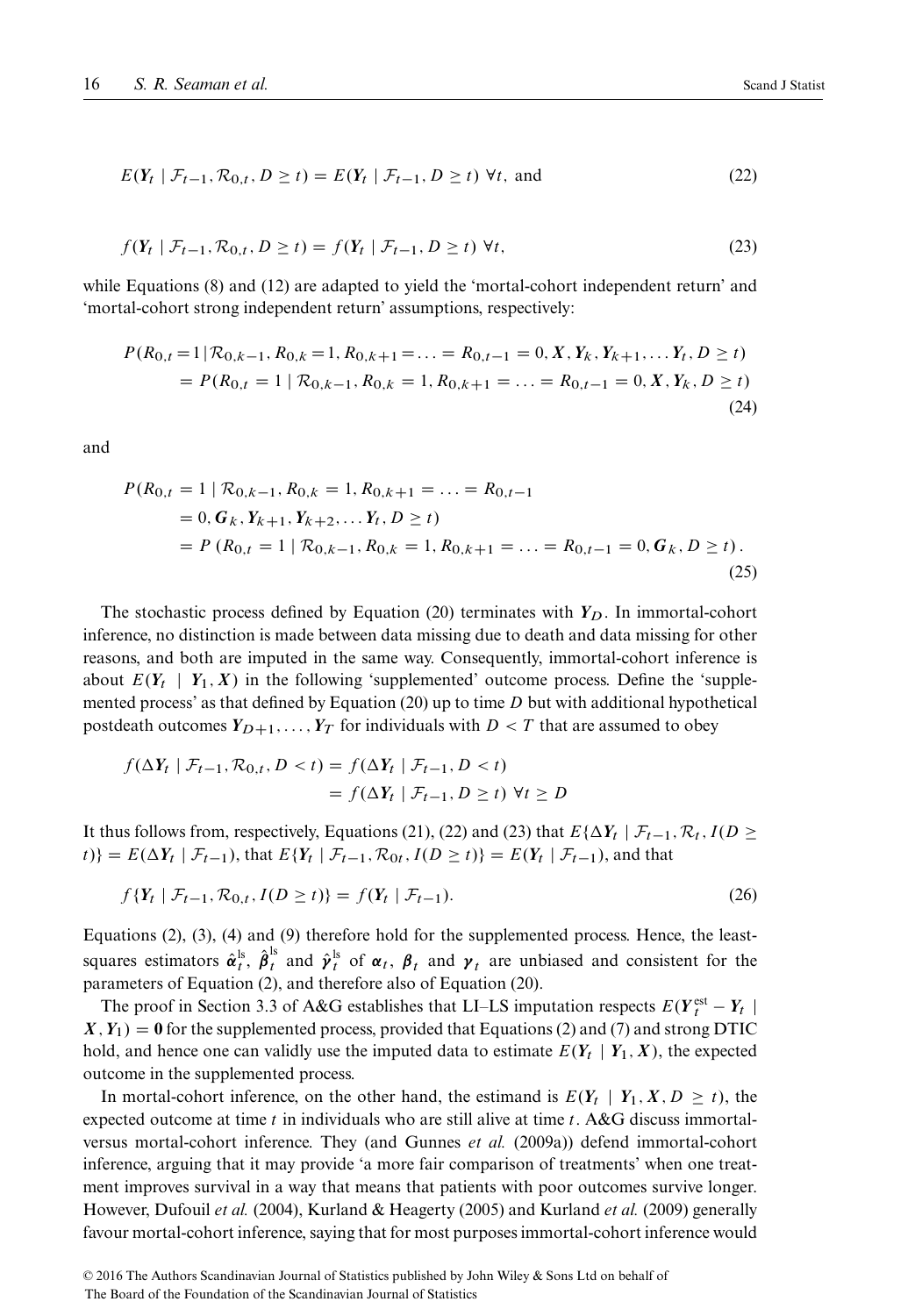be 'inappropriate', or that it is 'generally inappropriate' and 'probably not of great scientific interest' unless the death and outcome processes are independent.

A&G estimate  $E(Y_t | Y_1, X, D \ge t)$  by using LI–LS imputation to impute only predeath missing outcomes, that is, calculating  $Y_{it}^{\text{est}}$  for individual i only if  $D_i \geq t$ , and then fitting a linear regression model to the resulting imputed dataset  $\{Y_{it}^{\text{est}}: i = 1, ..., N; t \leq D_i\}$  (rather than  $\{Y_{it}^{\text{est}}: i = 1, ..., N; t = 1, ..., T\}$ , as in Section [2.5\)](#page-4-3). In order for this to be valid, it is necessary that  $E(Y_t^{\text{est}} - Y_t \mid X, Y_1, D \ge t) = 0$ . However, the fact that  $E(Y_t^{\text{est}} - Y_t \mid X, Y_1) = 0$ for the supplemented process does not necessarily imply that  $E(Y_t^{\text{est}} - Y_t | X, Y_1, D \ge t) = 0$ . A simple example illustrates this. Suppose  $T = 3$ ,  $m = 1$  and there are no baseline covariates X. Let  $P(Y_1 = 0) = 1$  and  $P(Y_2 = Y_3 = 0) = P(Y_2 = Y_3 = 1) = 0.5$ . Suppose that the only dropout occurs between times 1 and 2, and its probability does not depend on  $Y_2$ , and that there is no return. Let  $P(D = 3 | R_{0,2} = 1) = P(D = 3 | Y_2 = 0) = 1$ , so no one can die unless they drop out and have  $Y_2 = 1$ . Let  $P(D = 2 | R_{0,2} = 0, Y_2 = 1) = P(D = 3 |$  $R_{0,2} = 0, Y_2 = 1$  = 0.5, so half of those who drop out and have  $Y_2 = 1$  die between times 2 and 3. When LI imputation or MVN imputation is applied to this population, the dropouts will all have their  $Y_3$  imputed as 0.5. However, among the dropouts who are still alive at time 3, the mean value of  $Y_3$  is actually 0.33.

Theorem [9](#page-17-1) and its corollary, later, show that  $E(Y_t^{\text{est}} - Y_t | X, Y_1, D \ge t) = 0$  can be ensured by making two additional assumptions. We call these 'independent death':

<span id="page-16-0"></span>
$$
P(D = t | \mathcal{R}_{0,k-1}, R_{0,k} = 1, R_{0,k+1} = ... = R_{0,t} = 0, X, Y_k, ..., Y_t, D \ge t)
$$
  
=  $P(D = t | \mathcal{R}_{0,k-1}, R_{0,k} = 1, R_{0,k+1} = ... = R_{0,t} = 0, X, Y_k, D \ge t)$  (27)

and 'strong independent death':

<span id="page-16-2"></span>
$$
P(D = t | \mathcal{R}_{0,k-1}, R_{0,k} = 1, R_{0,k+1} = ... = R_{0,t} = 0, G_k, Y_{k+1}, Y_{k+2}, ..., Y_t, D \ge t)
$$
  
=  $P(D = t | \mathcal{R}_{0,k-1}, R_{0,k} = 1, R_{0,k+1} = ... = R_{0,t} = 0, G_k, D \ge t)$  (28)

Equation [\(27\)](#page-16-0) means that the probability of dying between visits t and  $t + 1$  for people who did not attend visit  $t$  does not depend on outcomes since their last observed outcome. This is analogous to the independent return assumption (Equation [\(8\)](#page-5-1)), except that independent return is about the probability of returning after dropout, rather than dying after dropout. Just as independent death is analogous to independent return, strong independent death is analogous to strong independent return. The independent death assumption will often not be entirely plausible; it is more likely to hold approximately when long gaps between dropout and death are uncommon.

Theorem [8](#page-16-1) shows the relation between the mortal-cohort independent return assumptions and independent death assumptions, and between mortal-cohort assumptions and independent return assumptions in the supplemented process.

<span id="page-16-1"></span>**Theorem 8.** *Suppose that the increments model of Equation [\(20\)](#page-14-2) and the mortal-cohort dDTIC assumption of Equation [\(23\)](#page-15-2) hold. Then, (a) mortal-cohort strong independent return and strong independent death together imply mortal-cohort independent return and independent death; (b) mortal-cohort independent return and independent death together imply independent return in the supplemented process; and (c) mortal-cohort strong independent return and strong independent death together imply strong independent return in the supplemented process.*

© 2016 The Authors Scandinavian Journal of Statistics published by John Wiley & Sons Ltd on behalf of The Board of the Foundation of the Scandinavian Journal of Statistics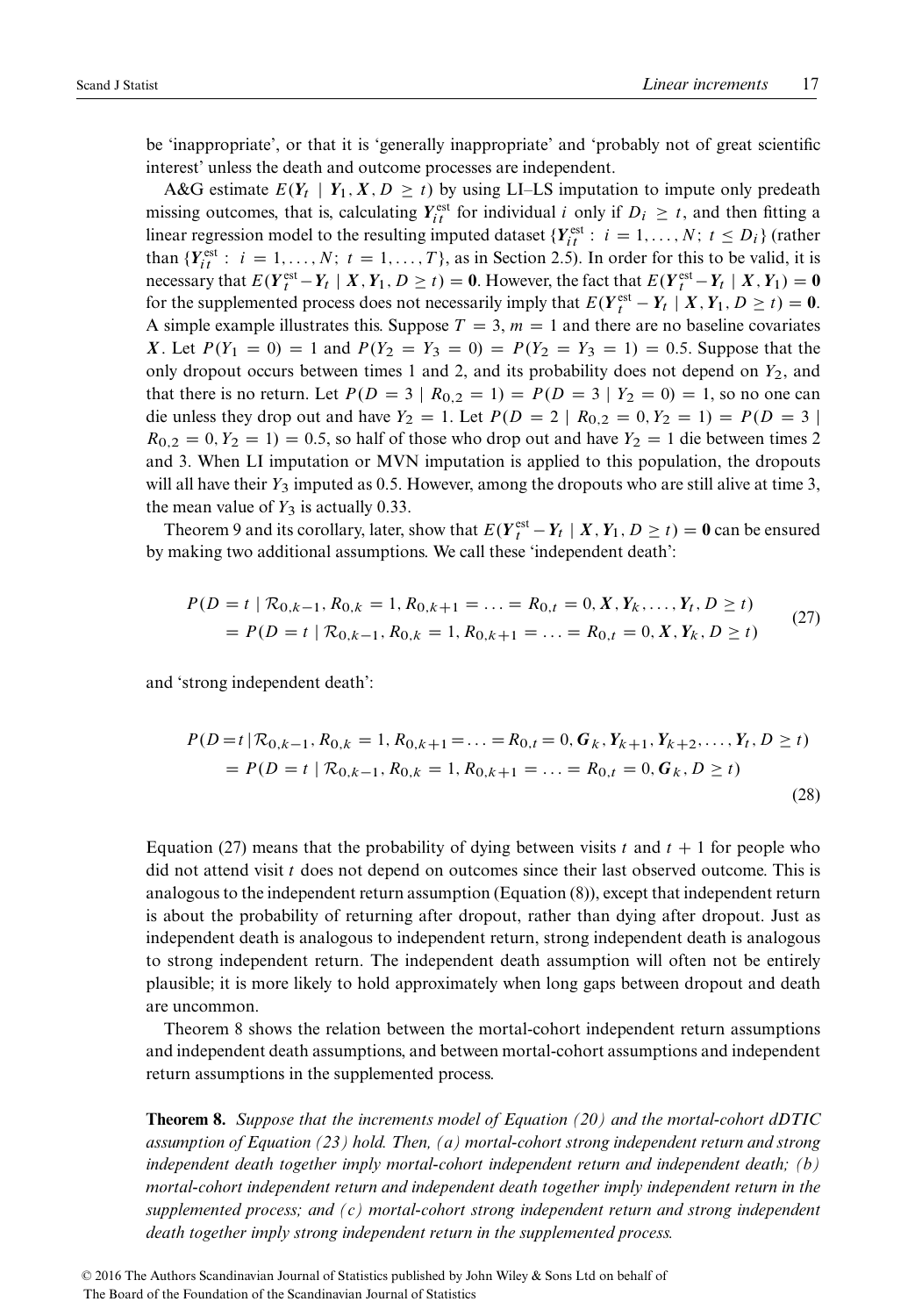Theorem [9](#page-17-1) establishes that, under the conditions of Theorem [8,](#page-16-1) the conditional distribution of a missing outcome given earlier observed outcomes is the same whether or not the missing outcome is after death.

<span id="page-17-1"></span>**Theorem 9.** *If the increments model of Equation [\(20\)](#page-14-2), and the mortal-cohort dDTIC, mortalcohort independent return and independent death assumptions (Equations [\(23\)](#page-15-2), [\(24\)](#page-15-3) and [\(28\)](#page-16-2)) hold, then for*  $k < t$ ,

 $f(Y_t \mid \mathcal{R}_{0,k-1}, R_{0,k} = 1, R_{0,k+1} = \ldots = R_{0,t} = 0, X, Y_k, D \ge t) = f(Y_t \mid X, Y_k),$ 

**Corollary.** Under the conditions of Theorem [9,](#page-17-1) if LI imputation is carried out using the true values of  $\alpha_t$ ,  $\beta_t$  and  $\gamma_t$ , then  $E(Y_t^{\text{est}} - Y_t | X, Y_1, D \ge t) = 0$ .

In practice, the true values of  $\alpha_t$ ,  $\beta_t$  and  $\gamma_t$  are unknown and must be estimated. Earlier in this section, we described when the least-squares estimators are unbiased and consistent. Now, we consider the uMVN and aMVN estimators.

**Corollary** (of Theorems [4](#page-8-0) and [8\)](#page-16-1)**.** If the increments model of Equation [\(20\)](#page-14-2) and the mortalcohort dDTIC, mortal-cohort strong independent return and strong independent death assumptions (Equations [\(23\)](#page-15-2), [\(25\)](#page-15-0) and [\(28\)](#page-16-2)) hold and Var( $\epsilon_t$  |  $\mathcal{F}_{t-1}$ ,  $D > t$ ) = Var( $\epsilon_t$  |  $D > t$ ), then fitting the unstructured or autoregressive MVN model to the observed data ignoring the missingness mechanism yields consistent estimates of the mean and variance  $(\boldsymbol{\mu}, \boldsymbol{\Sigma})$ of the supplemented process, and hence of  $\alpha_t$ ,  $\beta_t$  and  $\gamma_t$ . Furthermore, when fitting the autoregressive model, the mortal-cohort strong independent return and strong independent death assumptions can be replaced by the mortal-cohort independent return and independent death assumptions.

In Appendix S7, we discuss the validity of uMVN and aMVN imputation for mortal-cohort inference. They are valid when  $\epsilon_t$  is normally distributed; otherwise, they are expected to have small bias. However, in view of the results in Section [6,](#page-11-0) where MVN imputation was only slightly more efficient than LI-MVN imputation, the latter may be the better option.

# <span id="page-17-0"></span>**8. Analysis of data from the BHPS**

The BHPS began in 1991. The panel consisted of some 5500 households and 10,300 individuals drawn from many areas of Great Britain. Complex sampling weights were used to adjust for unequal selection probabilities and for non-response. These weights were ignored in our analysis, which is intended to be illustrative rather than definitive. We examined the dependence of earnings (elicited for each year) on current age, adjusting for calendar time. We used waves 1–8 (1991–1998) (the period before booster samples was introduced) and restricted the sample to men aged 21–50 in 1991 who were observed to earn something during at least one of those 8 years. There were 3286 such men. Age was categorized as 21–25, 26–30, 31–40, 41–50 and 51– 60. Mean earnings in each calendar year were estimated by estimating the compensator, LI–LS imputation and the MVN methods. Also, a linear regression model was fitted to the imputed dataset, regressing earnings in each year on current age group and calendar year. The baseline covariate  $X$  used in Equation [\(2\)](#page-2-2) for all LI methods was age group in 1991. In order to handle missing values of earnings in 1991, we defined  $Y_{i2},\ldots,Y_{i9}$  to be individual *i*'s incomes in 1991– 1998, respectively, defined  $Y_{i1} = c$  for all i, where c is an arbitrary constant, and constrained  $\beta_2$  in Equation (2) to equal zero (so the choice of c does not matter). SEs were estimated by bootstrapping.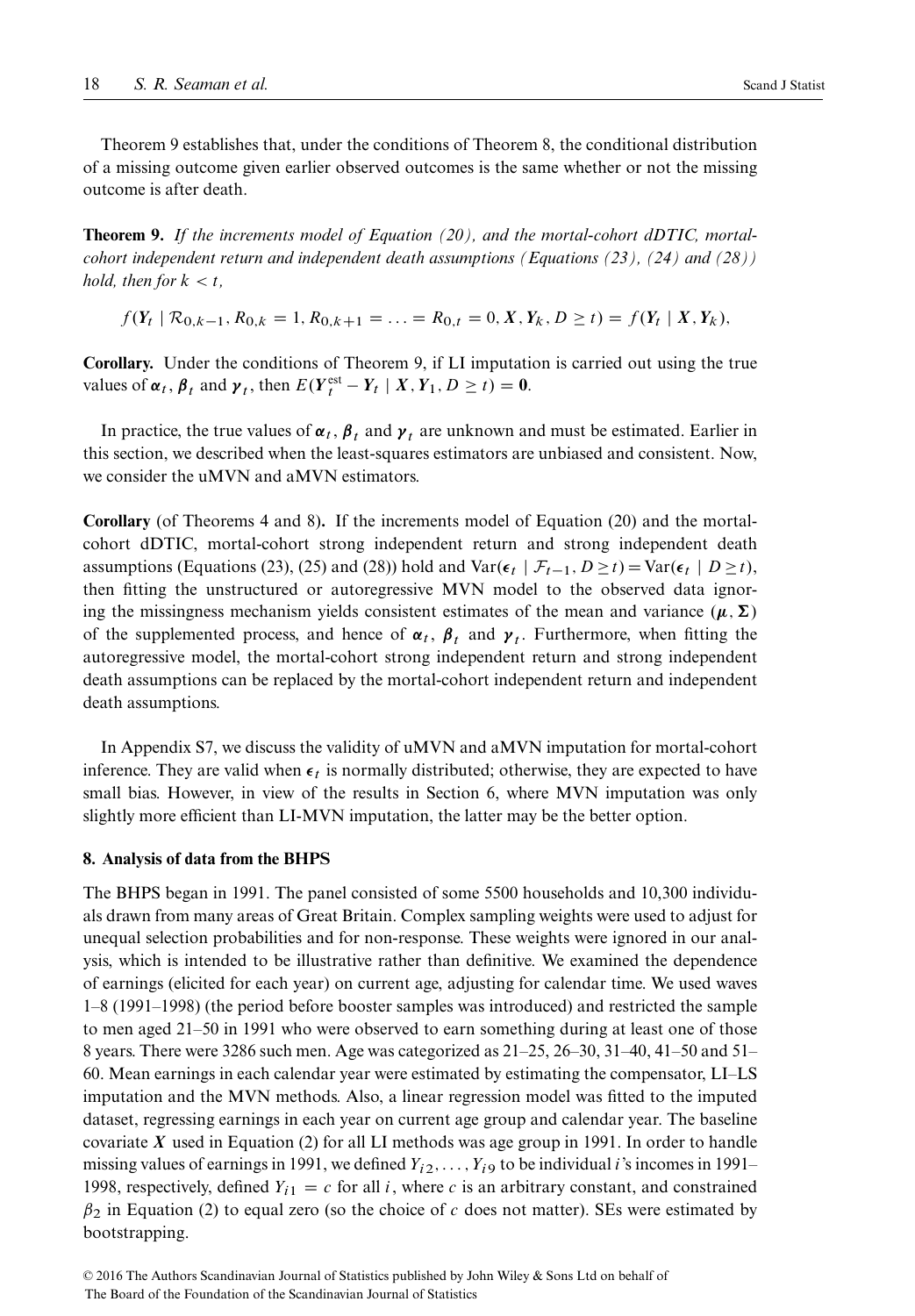Of the 3286 men, the percentage who had observed outcome at each wave varied from 55% (in 1983) to 64% (in 1987). 829 (15%) were observed at all eight waves, 658 (20%) had missing outcome at wave 1 but were observed at a later wave and did not drop out again, and 517 (16%) were observed at wave 1 but later dropped out and did not return. Of the remaining 1282 (39%) men, 976, 284 and 24 dropped out once, twice and thrice, respectively; and 1010, 258 and 14 returned once, twice and thrice, respectively. Of the 15,502 observed outcomes, 818 (5%) were immediately preceded and followed by missing outcomes; these are not used by the least-squares estimators of the LI model and are completely ignored by LI methods that allow for autoregression of order two.

Table [3](#page-18-0) shows the observed mean earnings in each year and the means estimated using seven LI methods. Estimates from LI–aMVN and LI–rMVN imputation (not shown) were very similar to those from LI–uMVN; estimates from aMVN and rMVN imputation (not shown) were very similar to those from uMVN imputation. All LI methods estimated the mean earnings in 1991 as lower than the observed mean. This is because the proportion of men reporting their earnings in 1991 increased with age group, and the mean earnings among those reporting also increased with age group, which suggests that the observed mean in 1991 is an overestimate of the mean in 1991 in the whole sample. Among the LI methods, the highest estimates came from estimating the compensator and the lowest from uMVN imputation. The difference ranged from 393 to 816 pounds. That these two methods differ most is not surprising, because the first makes no use of outcomes recorded immediately after return from dropout, whereas the second makes maximal use of these. Allowing for second-order autoregression slightly increased estimates from LI–LS and LI–uMVN imputation but left those from estimating the compensator unchanged or slightly decreased.

<span id="page-18-0"></span>

|                  | Year                   |       |       |       |       |       |       |       |  |  |
|------------------|------------------------|-------|-------|-------|-------|-------|-------|-------|--|--|
| Method           | 1991                   | 1992  | 1993  | 1994  | 1995  | 1996  | 1997  | 1998  |  |  |
|                  | <b>Estimated means</b> |       |       |       |       |       |       |       |  |  |
| Observed data    | 14.35                  | 14.55 | 15.28 | 15.60 | 16.85 | 17.25 | 17.96 | 18.63 |  |  |
| Compensator      | 13.87                  | 14.45 | 15.10 | 15.84 | 16.72 | 17.46 | 18.57 | 19.24 |  |  |
| $LL-LS$          | 13.87                  | 14.33 | 14.91 | 15.49 | 16.45 | 17.12 | 17.92 | 18.51 |  |  |
| $LI$ –u $MVN$    | 13.73                  | 14.18 | 14.75 | 15.31 | 16.26 | 16.93 | 17.76 | 18.40 |  |  |
| uMVN             | 13.48                  | 13.96 | 14.49 | 15.14 | 15.99 | 16.69 | 17.75 | 18.46 |  |  |
| Compensator(2)   | 13.87                  | 14.45 | 15.12 | 15.89 | 16.72 | 17.41 | 18.41 | 19.11 |  |  |
| $LI-LS(2)$       | 13.87                  | 14.44 | 15.03 | 15.65 | 16.58 | 17.25 | 18.08 | 18.80 |  |  |
| $LI$ -u $MVN(2)$ | 13.77                  | 14.33 | 14.88 | 15.49 | 16.44 | 17.14 | 18.02 | 18.74 |  |  |
|                  | Standard errors        |       |       |       |       |       |       |       |  |  |
| Observed data    | 0.240                  | 0.228 | 0.250 | 0.263 | 0.321 | 0.283 | 0.321 | 0.352 |  |  |
| Compensator      | 0.233                  | 0.234 | 0.260 | 0.281 | 0.293 | 0.298 | 0.349 | 0.403 |  |  |
| $LL-LS$          | 0.233                  | 0.213 | 0.228 | 0.239 | 0.265 | 0.258 | 0.282 | 0.333 |  |  |
| $LI$ –u $MVN$    | 0.220                  | 0.202 | 0.216 | 0.230 | 0.265 | 0.253 | 0.285 | 0.328 |  |  |
| uMVN             | 0.209                  | 0.192 | 0.208 | 0.228 | 0.248 | 0.252 | 0.280 | 0.331 |  |  |
| Compensator(2)   | 0.233                  | 0.234 | 0.266 | 0.291 | 0.301 | 0.315 | 0.336 | 0.420 |  |  |
| $LI-LS(2)$       | 0.233                  | 0.220 | 0.240 | 0.254 | 0.276 | 0.273 | 0.287 | 0.362 |  |  |
| $LI$ -u $MVN(2)$ | 0.224                  | 0.209 | 0.226 | 0.241 | 0.276 | 0.267 | 0.297 | 0.360 |  |  |

Table 3*. Estimated mean earnings (and SEs) in calendar years 1991–1998 (1000's of pounds).*

Methods are means of observed data, estimating the compensator, LI–LS imputation, LI– uMVN imputation and uMVN imputation.

All LI methods use a LI model with autoregression of order one, unless they are marked '(2)', in which case they use a LI model with second-order autoregression.

LS, least-square; LI, linear increments; MVN, multivariate normal.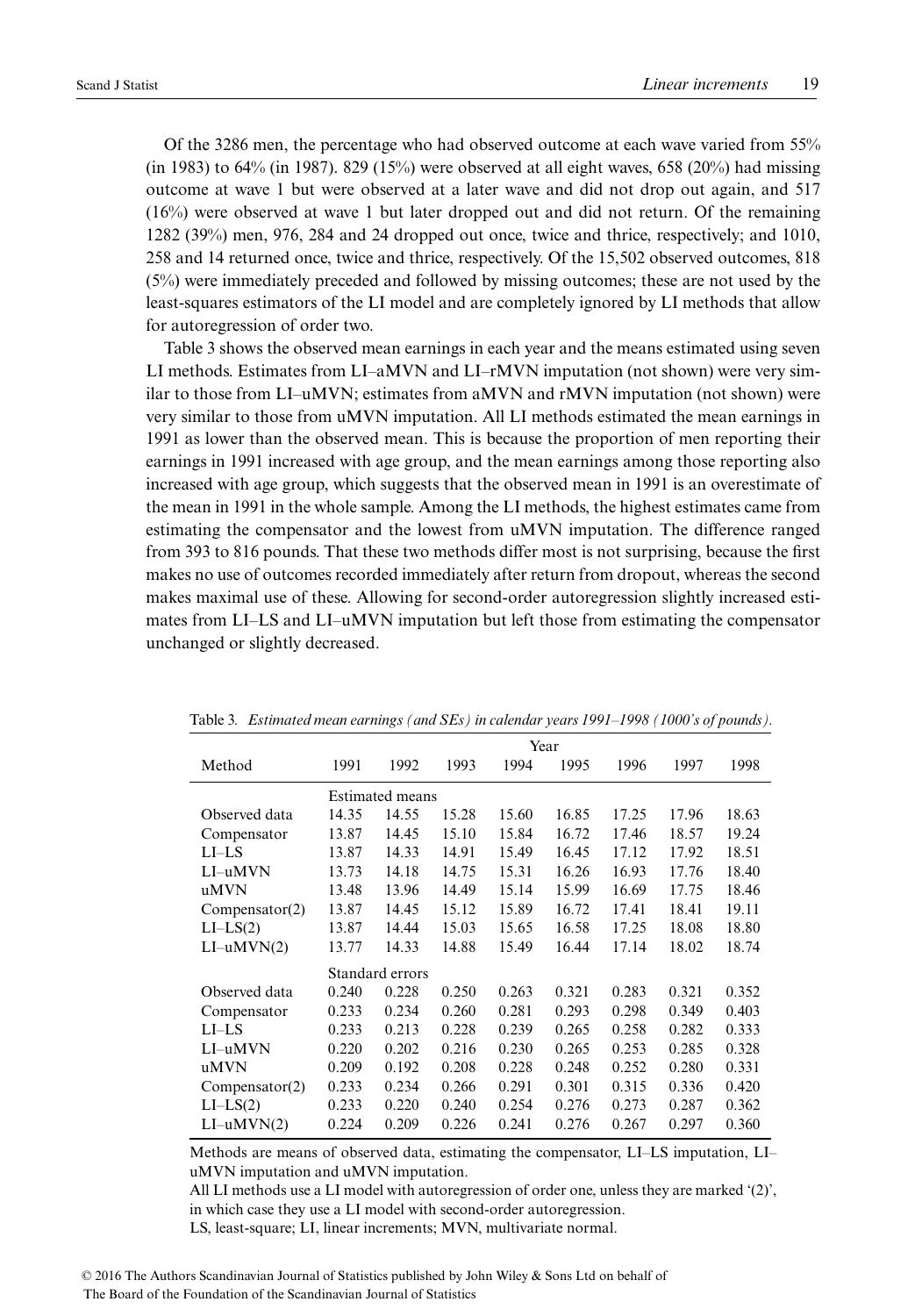<span id="page-19-1"></span>

|                  |           |                 | Year      |           |           |         |  |
|------------------|-----------|-----------------|-----------|-----------|-----------|---------|--|
| Method           | Intercept | $26 - 30$       | $31 - 40$ | $41 - 50$ | $51 - 60$ | $-1991$ |  |
|                  | Estimates |                 |           |           |           |         |  |
| Observed data    | 8.322     | 4.018           | 7.386     | 7.948     | 5.472     | 0.475   |  |
| $LL - LS$        | 8.517     | 3.879           | 7.109     | 7.774     | 5.792     | 0.457   |  |
| $LI$ -uMVN       | 8.557     | 3.614           | 6.855     | 7.519     | 5.496     | 0.468   |  |
| uMVN             | 8.404     | 3.386           | 6.641     | 7.396     | 5.330     | 0.512   |  |
| $LI-LS(2)$       | 8.504     | 3.783           | 7.236     | 7.907     | 6.127     | 0.473   |  |
| $LI$ -u $MVN(2)$ | 8.573     | 3.596           | 6.960     | 7.615     | 5.722     | 0.494   |  |
|                  |           | Standard errors |           |           |           |         |  |
| Observed data    | 0.322     | 0.377           | 0.459     | 0.525     | 0.799     | 0.049   |  |
| $LI$ -LS         | 0.298     | 0.335           | 0.436     | 0.520     | 0.713     | 0.046   |  |
| LI-uMVN          | 0.284     | 0.315           | 0.422     | 0.496     | 0.691     | 0.045   |  |
| uMVN             | 0.298     | 0.323           | 0.433     | 0.486     | 0.686     | 0.042   |  |
| $LI-LS(2)$       | 0.300     | 0.338           | 0.447     | 0.541     | 0.764     | 0.047   |  |
| LI.uMVN(2)       | 0.289     | 0.319           | 0.435     | 0.516     | 0.729     | 0.047   |  |

Table 4*. Estimated coefficients (and standard errors) of linear regression of earnings (1000's of pounds) on current age group and year.*

Methods are observed data, LI–LS imputation, LI–uMVN imputation and uMVN imputation. LI methods use a LI model with autoregression of order one, unless they are marked '(2)', in which case they use a LI model with second-order autoregression.

LI, linear increment; LS, least-square; MVN, multivariate normal.

Estimated standard errors from LI–aMVN imputation and LI–rMVN imputation were very close to those from LI–uMVN imputation. Those from aMVN imputation were very close to those from uMVN imputation; those from rMVN were up to 10% greater. The largest standard errors came from estimating the compensator; these were even larger than those for the observed means. Standard errors from LI–LS imputation were smaller than those for the observed means. Those from LI–uMVN imputation tended to be slightly smaller than those from LI–LS imputation, and those from uMVN imputation slightly smaller still. This suggests that when there is substantial dropout and return, methods (like LI–uMVN and uMVN) that use all the data efficiently can give appreciably more precise estimates. Allowing for secondorder autoregression generally increased the standard errors, because this involves ignoring some of the observed outcomes.

Table [4](#page-19-1) shows estimated coefficients when the linear regression of earnings on current age group and calendar year was fitted to observed data and to data imputed by the various LI methods. Mean earnings increased with current age, being 3000–4000, 6500–7500 and 7000– 8000 pounds higher at ages 26–30, 31–40 and 41–50, respectively, than at 21–25. However, they were 1500–2500 pounds lower at ages 51–60 than at 41–50, possibly because of early retirement. The LI imputation methods all estimated that the differences between ages 26–50 and ages 21–25 were somewhat lower that the observed data suggest. Standard errors for LI methods were lower than those for the observed-data analysis. Those for LI-uMVN and uMVN imputation were lower than those for LI–LS imputation. Allowing for second-order autoregression increased standard errors, probably because some observed outcomes are then ignored.

# <span id="page-19-0"></span>**9. Discussion**

Missing at random and the distributional form of DTIC (dDTIC) are equivalent assumptions when missingness is monotone and there is no independent measurement error. Otherwise, they differ. MAR allows dropout and return to depend on observed outcomes, including future outcomes but not on the underlying (error-free) outcomes. DTIC allows dropout and return to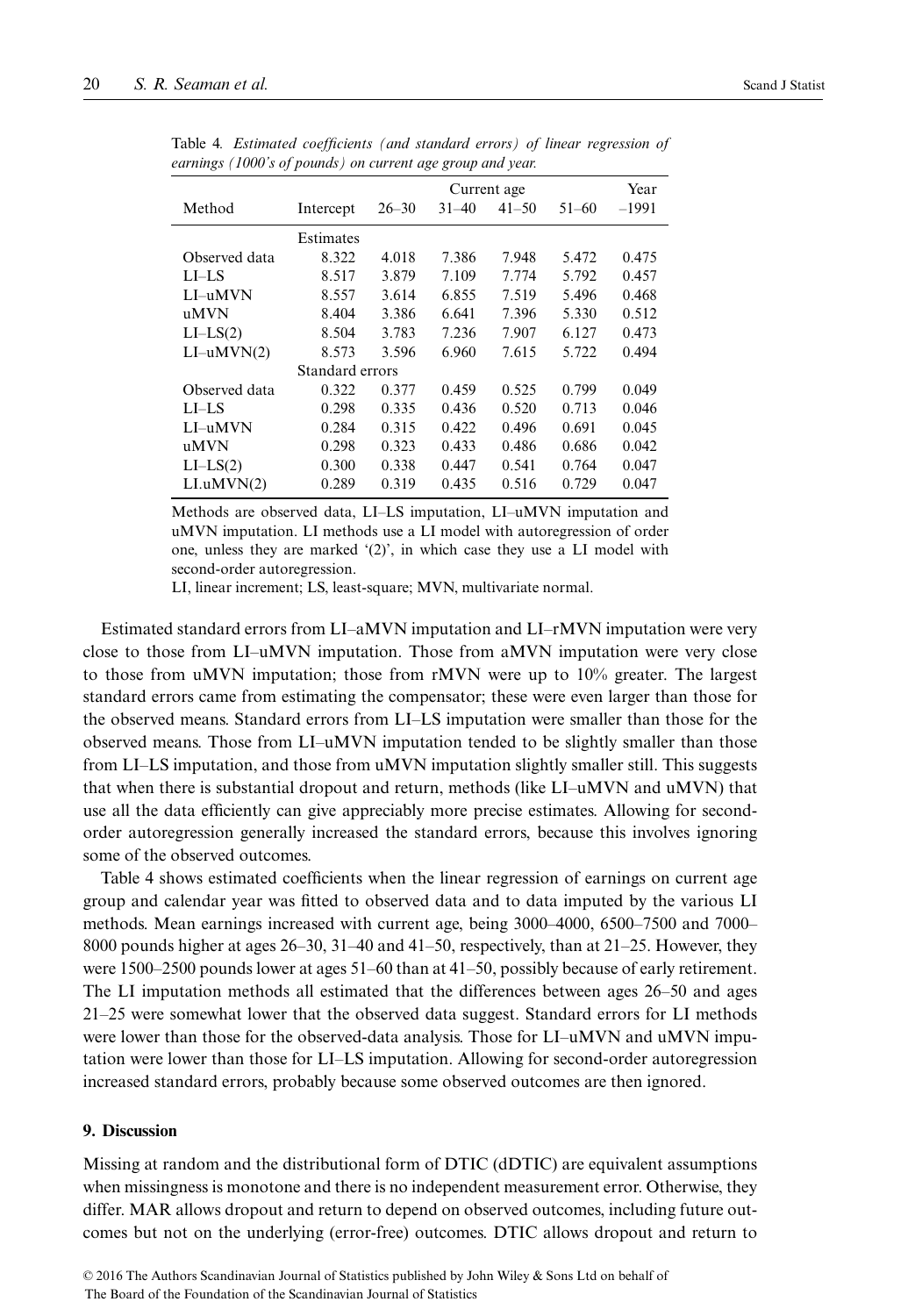depend on *all* past underlying outcomes but not on future outcomes or on the measurement error. Nevertheless, we have shown that some methods that ostensibly assume MAR can also be valid when data are MNAR but dDTIC holds and the underlying outcomes have an autoregressive structure. For example, in the absence of measurement error, fitting an unstructured MVN model and ignoring the missingness mechanism gives consistent estimation and can be more efficient than LI imputation using least squares (even when data are not normally distributed). In addition, it remains valid under the alternative assumption of MAR, even if the autoregressive structure does not apply. On the other hand, LI using least squares allows the variance of  $\epsilon_t$  to depend on the history  $\mathcal{F}_{i,t-1}$ , which may make this method more appealing than the MVN method when the outcome is categorical. Moreover, it is less prone to bias than the MVN method when the independent return assumption is violated. Estimating the compensator is the least efficient method but makes the fewest assumptions: it only requires weak DTIC and not independent return.

The MVN method can be made more efficient by constraining the variance matrix to have an autoregressive form. However, this was found in simulation studies to offer little benefit. Further investigation is required to determine whether it offers greater benefit with small sample sizes or when there are many time points.

As we have shown, when there is measurement error, none of the methods discussed in this paper allow the increment  $\Delta Y_t$  to depend on underlying outcome  $Y_{t-1}$  (i.e. for  $\beta_t \neq I$ ), unless the magnitude of this dependence (i.e. the value of  $\beta_t$ ) is known, which is unlikely in practice. Just as measurement error can be handled when  $\beta_t$  is known, it may be possible when  $\beta_t$  is unknown but the measurement error variance,  $Var(e_t)$ , is known [\(Fuller, 1987\)](#page-21-7).

Like A&G, we have focused on a first-order autoregressive model. This is quite a restrictive assumption and may be too restrictive for some applications. So, we have shown in detail how the various methods can allow for autoregression of order  $s>1$  by including in the vector  $Y_t$  not only the underlying outcome at time t but also those at times  $t - 1, \ldots, t - s + 1$ . drawback of this approach is that because  $R_{0,t} = 0$  when  $Y_{it}$  is not fully observed, some observed measurements may be ignored unless missingness is monotone. Alternative, more efficient extensions may be possible.

Software for applying some of the methods covered in this paper are described in Appendix S9. Like DF&H and A&G, we recommend using bootstrap to calculate standard errors.. However, it may be possible to derive expressions for sandwich variance estimators [\(Zeng & Lin, 2007;](#page-22-2) [Farewell, 2010\)](#page-21-8).

Note that we have treated the missingness processes of individuals as independent, whereas A&G's formulation is slightly more general, allowing for dropout and return of one individual to depend on the histories of other individuals.

A&G briefly discuss how LI could be used for causal inference about treatment effects in a non-randomized longitudinal study with time-dependent confounders, viewing the counterfactual untreated outcomes of treated individuals as missing data.

Apart from estimating the compensator, all methods discussed in this article require an assumption about the probability of return after dropout (the independent return assumption). Much of the published work on non-monotone missing data in longitudinal studies assumes either MAR or that the probability of attending a visit at time  $t$  is independent of attendance at other times given the outcomes or given a random effect shared with the model for the outcomes, and so does not focus explicitly on return. Liao *et al.* [\(2012\)](#page-22-3) give a recent review of some of this work. Articles in which an explicit model for the probability of return is used include [Preisser](#page-22-4) *et al.* (2000), Lin *et al.* [\(2004\)](#page-22-5) and Liao *et al.* [\(2012\)](#page-22-3).

It would be interesting to understand better the connection between the random-walk MVN method and the g-inverse working singularity GEE method proposed by [Farewell \(2010\)](#page-21-8). When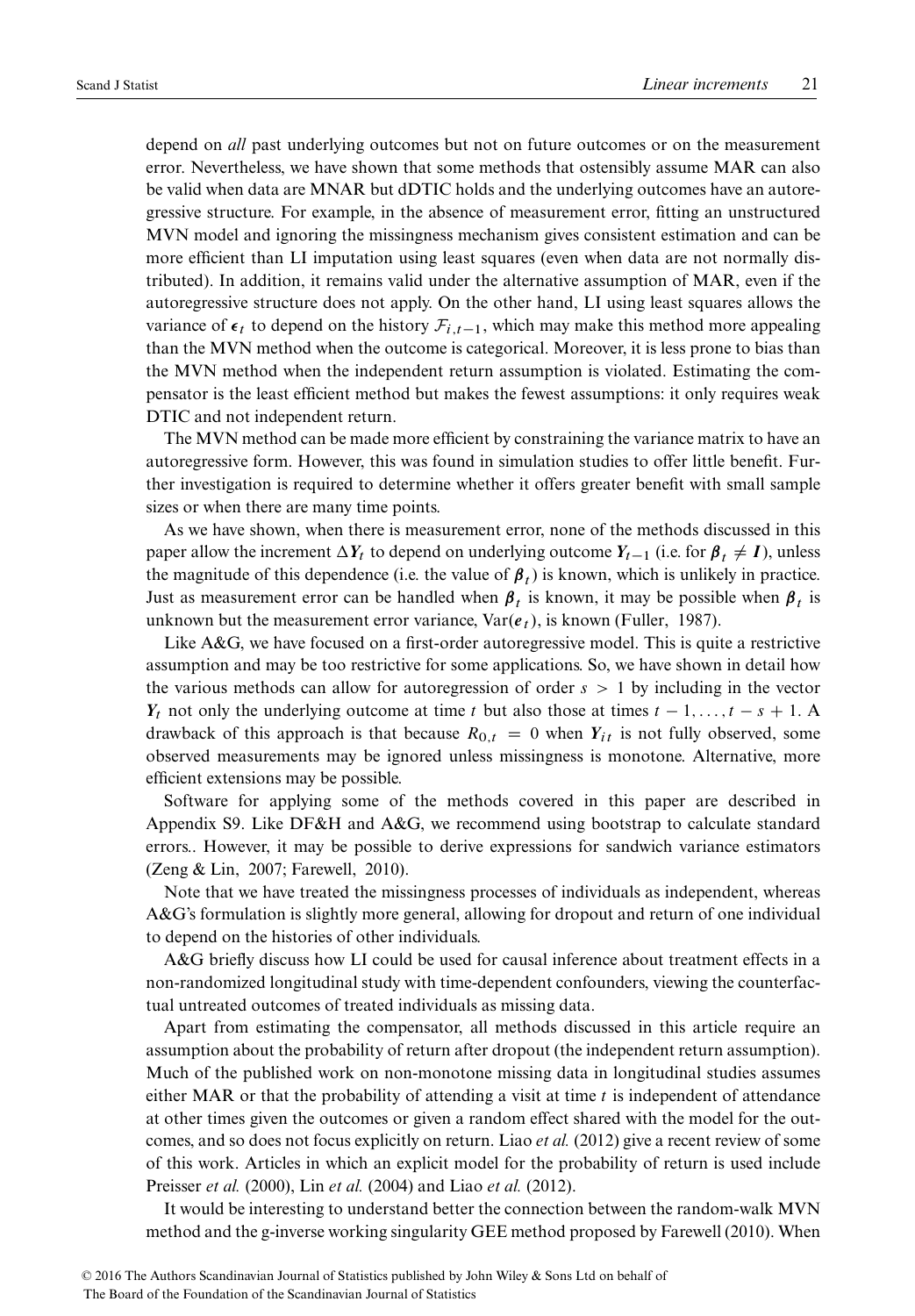$\beta_t = I$  and there are no covariates X, Equation [\(19\)](#page-9-2) reduces to  $\Sigma_{s,t} = \Sigma_{s,s}$  for all  $s < t$ . A special case of this is  $\Sigma_{s,t} = \Sigma_{s,s} = s$ , which is the working covariance matrix used by [Farewell \(2010\)](#page-21-8). Because this is the covariance matrix of a random walk where all increments have unit variance, it may be that the random-walk MVN method is more efficient than the g-inverse method when the variances of the increments differ at different times.

Finally, we note that we have not discussed the plausibility of the MAR and DTIC assumptions. This must be considered within the context of any given dataset. For example, medical data may be MAR when follow-up of a patient is determined by the doctor on the basis of a measured health outcome, whereas DTIC may be more plausible when follow-up is determined by the patient on the basis of his or her underlying health state. When data are monotone missing, MAR has a straightforward interpretation: dropout is independent of the present and future given the past. Interpretation when data are non-monotone missing is more problematic, however [\(Robins & Gill, 1997\)](#page-22-6). One advantage of the DTIC assumption may be that it is easily interpreted in both the monotone and non-monotone case.

#### **Acknowledgements**

We thank Lorenz Wernisch and Brian Tom for helpful discussions and two reviewers for very helpful and insightful comments.

S. R. S. and I. R. W. are funded by MRC Grants U1052 60558 and MC US A030 0015. D. F. is supported by an MRC Methodology Fellowship.

# **Supporting Information**

Additional information for this article is available online including Appendices S1–S9 and Tables S1–S6.

# **References**

- <span id="page-21-0"></span>Aalen, O. & Gunnes, N. (2010). A dynamic approach for reconstructing missing longitudinal data using the linear increments model. *Biostat.* **11**, 453–472.
- <span id="page-21-2"></span>Diggle, P., Farewell, D. & Henderson, R. (2007). Analysis of longitudinal data with drop-out: objectives, assumptions and a proposal. *Appl. Stat.* **56**, 499–529.
- <span id="page-21-4"></span>Dufouil, C., Brayne, C. & Clayton, D. (2004). Analysis of longitudinal studies with death and drop-out: a case study. *Stat. Med.* **23**, 2215–2226.
- <span id="page-21-8"></span>Farewell, D. M. (2010). Marginal analyses of longitudinal data with an informative pattern of observations. *Biometrika* **97**, 65–78.
- <span id="page-21-7"></span>Fuller, W. A. (1987). *Measurement error models*, John Wiley, New York.
- <span id="page-21-3"></span>Gunnes, N., Farewell, D., Seierstad, T. & Aalen, O. (2009a). Analysis of censored discrete longitudinal data: estimation of mean response. *Stat. Med.* **28**, 605–624.
- Gunnes, N., Seierstad, T., Aamdal, S., Brunsvig, P., Jacobsen, A-B, Sundstrom, S. & Aalen, O. (2009b). Assessing quality of life in a randomised clinical trial: correcting for missing data. *BMC Med. Res. Method* **9**, 1–14.
- Henderson, R., Diggle, P. & Dobson, A. (2000). Joint modelling of longitudinal measures and event time data. *Biostatistics* **1**, 465–480.
- <span id="page-21-1"></span>Hogan, J. W., Roy, J. & Korkontzelou, C. (2004). Handling drop-out in longitudinal studies. *Stat. Med.* **23**, 1455–1497.
- Kingsley, G. H., Kowalczyk, A., Taylor, H., Ibrahim, F., Packham, J., McHugh, N., Mulherin, D. M, Kitas, G. D., Chakravarty, K., Tom, B. D. M., OŠKeeffe, A. G., Maddison, P. J. & Scott, D. L. (2012). A randomized placebo-controlled trial of methotrexate in psoriatic arthritis. *Rheumatology* **51**, 1368–1377.
- <span id="page-21-5"></span>Kurland, B. & Heagerty, P. (2005). Directly parameterised regression conditioning on being alive: analysis of longitudinal data truncated by deaths. *Biostat.* **6**, 241–258.
- <span id="page-21-6"></span>Kurland, B., Johnson, L., Egleston, B. & Diehr, P. (2009). Longitudinal data with follow-up truncated by death: match the analysis method to research aims. *Stat. Sci.* **24**, 211–222.

© 2016 The Authors Scandinavian Journal of Statistics published by John Wiley & Sons Ltd on behalf of

The Board of the Foundation of the Scandinavian Journal of Statistics